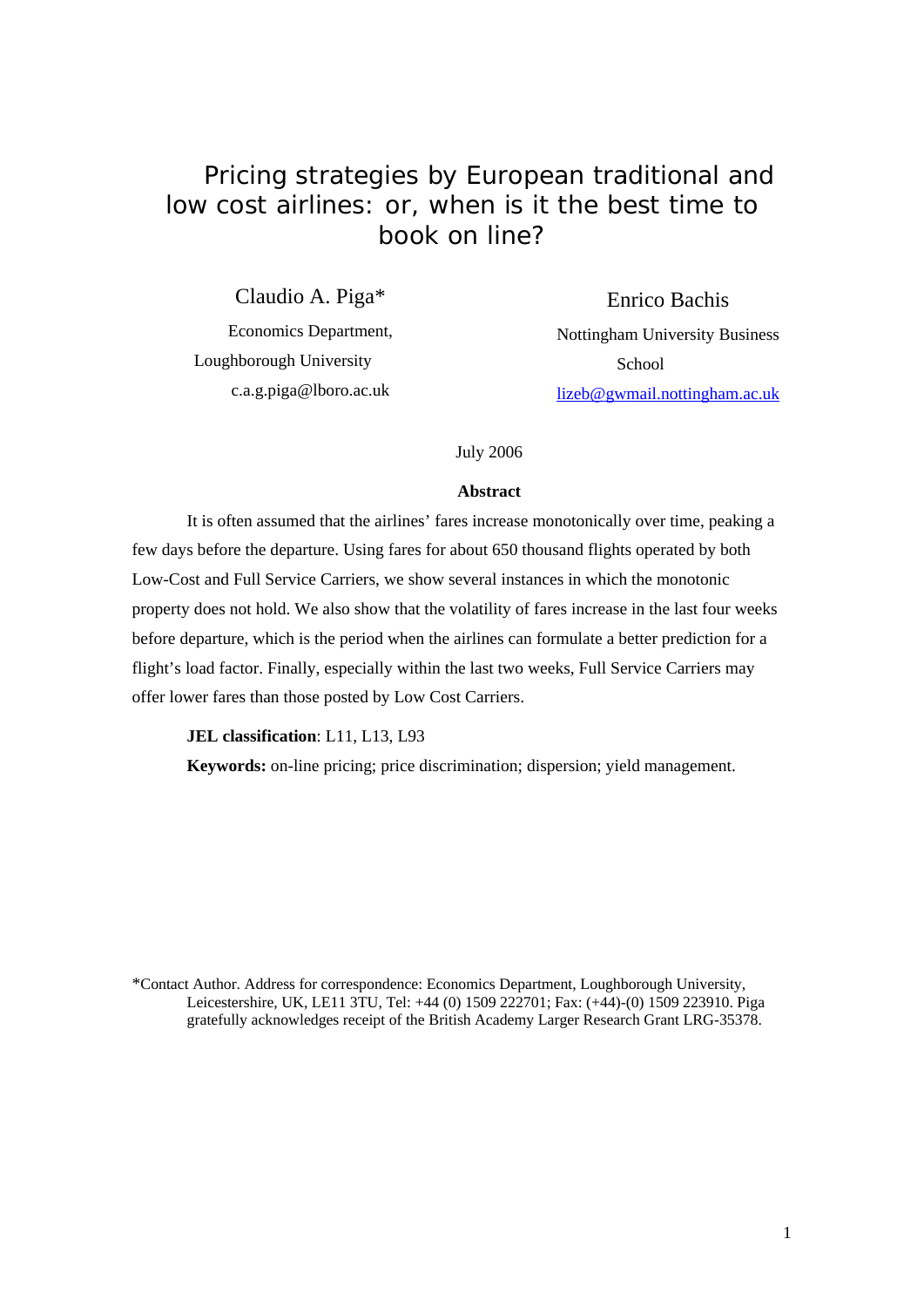## **1. Introduction**

The conventional wisdom on the temporal profile of airlines' prices holds that carriers facing uncertain demand can enhance their profits by assigning a monotonically increasing price to different batches of seats (Dana, 2001). Such a recommendation arises from the fact that airlines have to set their price before demand is known, and that the transaction costs of adjusting prices in response to current information about demand are high. It is thus important to verify if the monotonic property is observed in situations where transaction costs are less relevant, i.e., for fares offered on the Internet.

In this article we use price information for about 650 thousands flights, collected from both some European Low-Cost Carriers' web sites and an online travel agent. The latter was used to retrieve prices for flights operated by traditional carriers. An important characteristic of our dataset is that for each flight operated by a Low-Cost Carrier (hereafter, LCC) we have up to 13 fares collected at regular intervals before departure, while for Full Service Carriers (FSCs) we could collect up to 9 fares posted before the flight's departure. Although other studies have used fares posted a number of days prior to departure (see, for instance, Pels and Rietfeld, 2004; Pitfield, 2005), these were usually for a very limited number of routes. A distinguishing feature of our approach is that we retrieved data for a large proportion of routes operated by the main LCCs, where they either are monopolists or face competition by other LCCs or FSCs. Therefore our analysis, by focussing on the features which are common across routes, enables us to draw general conclusions on the different online pricing schemes adopted by the airlines in our sample.

To this purpose, we present evidence that we directly relate to some recent contributions on pricing in electronic markets. More precisely, we try to address the following issues:

- Do fares increase monotonically as the date of departure approaches (Klein and Loebbecke, 2003)?
- Do fares change frequently, i.e., are there menu costs on-line (Brynjolfsson and Smith, 2000; Smith *et al.*, 1999)?
- Is it true that LCCs always offer the cheapest fares, or, consistent with a hit-and-run strategy, there is significant variation in the identity of the low-price firm in a competitive route (Baye *et al*, 2004b)?

While we observe consistent hikes for fares posted less than a week prior to departure, we also find that for some airlines the early booking fares may be higher than those available from four to two weeks prior to departure. It would therefore seem that the monotonic property does not adequately and fully describe the time profile of many LCCs' pricing schemes. This is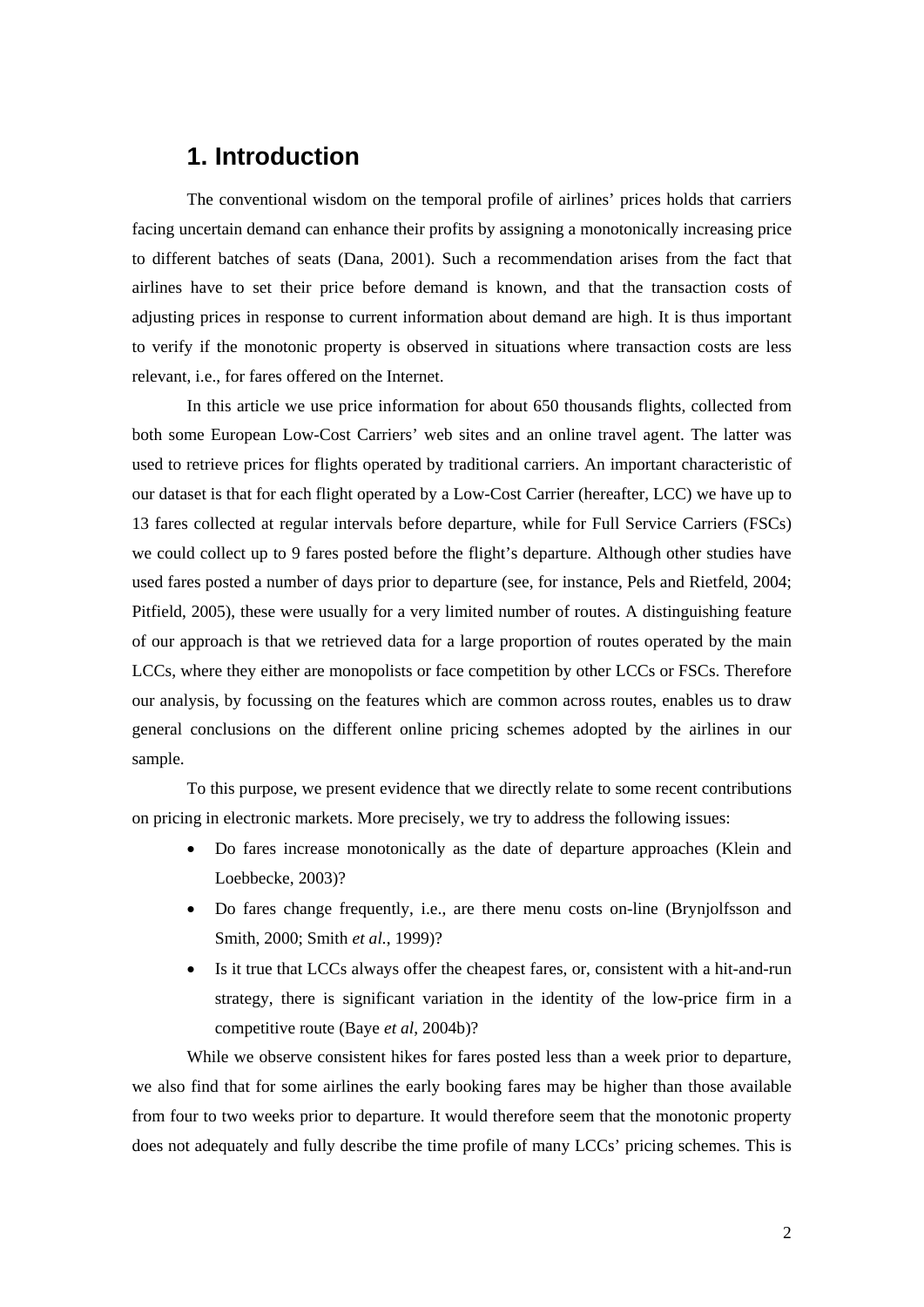probably related to the easiness with which fares can be changed online, due to low menu costs (Smith *et al.,* 1999). Interestingly, prices tend to remain more stable when departure is further away in the future, while volatility increases as the date of departure approaches. Unexpectedly, FSCs tend to change their fares more frequently than LCCs.

As far as the identity of the low-price firm is concerned, the evidence confirms the notion that a LCC offers the lowest price in a competitive route. However, considerable differences are observed across LCCs, especially in conjunction to the distinction between early and late booking fares. Indeed, the same airline may offer the cheapest early booking fares but the dearest late booking fares. Furthermore, we show that a few days before departure it is not unlikely that a FSC may offer the cheapest fare.

The strategy used to collect the data has exploited some of the innovative features of the pricing schemes followed by LCCs (Pender and Baum, 2000; Piga and Filippi, 2002; Shon *et al.*  2003). For instance, consider some of the forms of price discrimination that have dominated the industry and that are highly documented in the literature: the Saturday night stay-over requirement, the surcharge for one-way tickets and the advance-purchase discounts (Stavins, 2001; Giaume and Guillou, 2004). The European LCCs have eliminated completely the first two forms: e.g., departing on a Monday and returning on a Thursday is likely to cost less than returning on a Sunday. In any case, each leg is priced independently and the same price would be shown on-line for the Monday flight if one tried to book a one-way ticket. An important implication of pricing each leg independently without any penalization for one-way tickets is to have severed the links between airport dominance and market power (Borenstein, 1989 and 1991). Indeed, the above-mentioned invariance of fares when booking a round-trip or two one-way tickets implicitly impedes the possibility to take advantage of airport dominance.<sup>[1](#page-2-0)</sup> Furthermore, the European LCCs in our sample do not practice any of the marketing strategies indicated as the source of airport dominance (i.e., Frequent Flyer Programme, Travel Agents' Commissions Override programme etc).

As far as the advance-purchase discount tactic is concerned, it arises from the airlines' need to derive schemes in situations where demands or travellers' preferences are uncertain (Dana, 2001; Gale and Holmes, 1993). A central contribution of this paper is to show that the LCCs follow it in a rather flexible manner.

<span id="page-2-0"></span><sup>&</sup>lt;sup>1</sup> Assume that airline 1 dominates airport A, and airline 2 airport B. Both airlines operate a service on the route. In the traditional case where airlines impose a penalty for one-way tickets, airline 1 could charge more for round-trip tickets originating in A, and airline 2 would do the same for round-trips originating in B. Absent the penalty and all else equal, arbitrage would significantly erode the airlines' market power.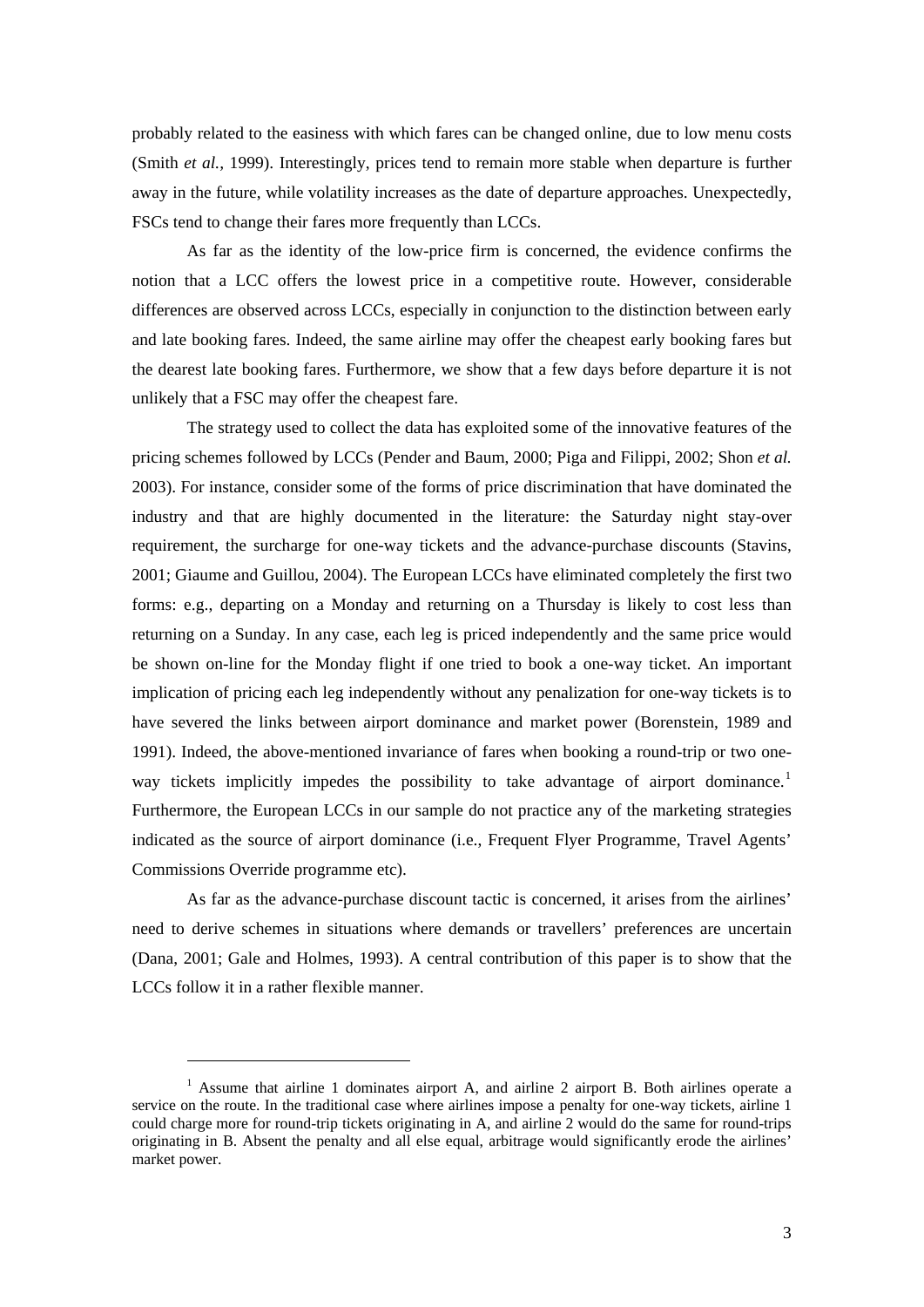It is also widely known that all LCCs offer "no-frills" flights with no class distinction for seats, thus excluding any form of discrimination based on quality (Mussa and Rosen, 1978). Finally, price variations due to the inclusion of connecting flights are ruled out by the fact that LCCs issue only "point to point" tickets (Clemons *et al*., 2002).

In the next section we illustrate the data collection strategy. This is followed by three sections where we address the questions listed above and present some supporting evidence. Some business strategy implications are discussed in the concluding section.

## **2. Data Collection**

l

Most of the empirical contributions on pricing behaviour in the Civil Aviation industry have focused, so far, mainly on the U.S. market. Such studies have been mostly conducted relying on different cohorts of the same dataset, namely the Databank of the U.S.A. Department of Transportation's Origin and Destination Survey, which is a 10 percent yearly random sample of all tickets that originate in the United States on U.S. carriers (Borenstein, 1989 and 1991; Evans and Kessides, 1993; Borenstein and Rose, 1994; Hayes and Ross, 1998; Stavins, 2001). In these studies prices are measured as one-way fares and are computed as one-half of the reported fare round-trip tickets. All tickets other than one-way and round trips are excluded.

In contrast, our analysis is based on primary data on fares and secondary data on routes traffic. Since the start of this research project in May 2002, fares were collected using an " electronic spider", which connected directly to the websites of only the main LCC (i.e., Ryanair, Buzz, Easyjet, GoFly) operating in Great Britain at the time. Collection of fares for flights operated by Full Service Carriers (i.e., British Airways, Air Lingus, Air France, Lufthansa, KLM, Alitalia, Iberia, SAS, Tap Portugal, Air Europa and Maersk) started in March 2003: in this case, fares were collected only for flights that Full Service Carriers (FSC) operated on routes similar or identical to those where a LCC also flew.<sup>[2](#page-3-0)</sup> This decision was necessary to reduce the number of routes under study, where each route is identified in this study as an airport pair combination.

The dataset includes daily flights information from June 2002 up to, and including, June 2004, for a total of 25 months. Over such a period, a number of important events took place, which are reflected in the dataset. First, a series of takeovers occurred: Easyjet acquired GoFly (December 2002) and Ryan Air took over Buzz (March 2003). Second, new LCC began their

<span id="page-3-0"></span> $2$  The airfares of the traditional companies were collected from the website www.opodo.co.uk, which is owned and managed by British Airways, Air France, Alitalia, Iberia, KLM, Lufthansa, Aer Lingus, Austrian Airlines, Finnair and the global distribution system Amadeus. Thus, fares listed on Opodo are the official prices of each airline, although Opodo may not report promotional offers that each airline may offer on their web sites.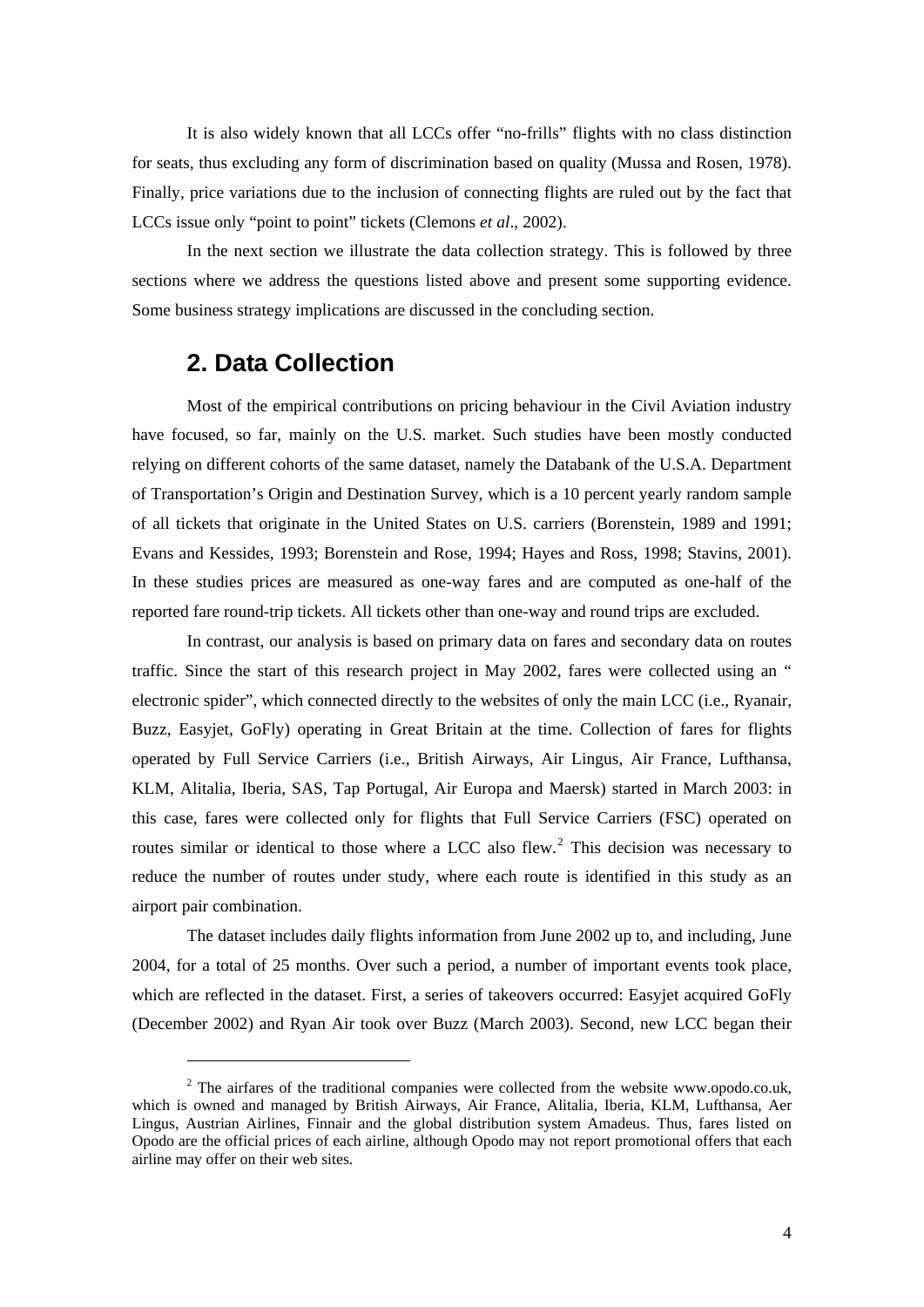operations: the "spider" was upgraded to retrieve fares from the Bmibaby and MyTravelLite sites. However, due to technical difficulties, fares from Flybe, which was already an established LCC, and Thomson Fly, a new entrant could not be obtained.

Over the 25 months period, fares from UK for flights to and from the following Euroadopting countries were obtained: Austria, Belgium, France, Germany, Greece, Ireland, Italy, Netherlands, Portugal and Spain. A term of comparison is provided by fares for flights to the following countries outside the Euro area: Czech Republic, Norway, Sweden, Switzerland as well as UK, whose domestic routes were also considered.

In order to account for the variety of fares offered by airlines at different times prior to departure, every day we instructed the spider to collect the fares for departures due, respectively, 1, 4, 7, 10, 14, 21, 28, 35, 42, 49, 56, 63 and 70 days from the date of the query. Henceforth, these will be referred to as "booking days". So, for instance, if we consider London Stansted-Rome Ciampino as the route of interest, and assume the query for the flights operated by a given airline was carried out on March  $1<sup>st</sup>$  2004, the spider would retrieve the prices for both the London Stansted-Rome Ciampino and the Rome Ciampino-London Stansted routes for departures on 2/3/04, 5/3/04, 8/3/04, 11/3/04 and so on. The return flight for both types of directional journey was scheduled one week after the departure. For those routes where an airline operates more than one flight per day, all fares for every flight were collected. Thus, for every daily flight we managed to obtain up to 13 prices that differ by the time interval from the day of departure. The main reason to do so was to satisfy the need to identify the evolution of fares - from more than two months prior to departure to the day before departure – which has been noted to be very variable for the case of LCC (Pels and Rietveld, 2004; Giaume and Guillou, 2004). While the spider could have retrieved any number of prices, in practice the need to reduce both the number of queries made to an airline server and the time of programme execution to a manageable level, led to the design above. Furthermore, given the site characteristics of Opodo, it was impossible to collect Full Service Carriers' fares 1 and 4 days prior to departure: it was also decided to omit collecting fares from these companies for flights due to depart more than 49 days after the query. Thus, for FSCs, up to 8 fares per daily flight are available.

The collection of the airfares has been carried out everyday at the same time: in addition to airfares we collected the name of the company, the time and date of the query, the departure date, the scheduled departure and arrival time, the origin and destination airports and the flight identification code. Fares were collected before tax and handling fees. Furthermore, fares for LCC were one-way, while those for FSC were for a round trip and were therefore halved.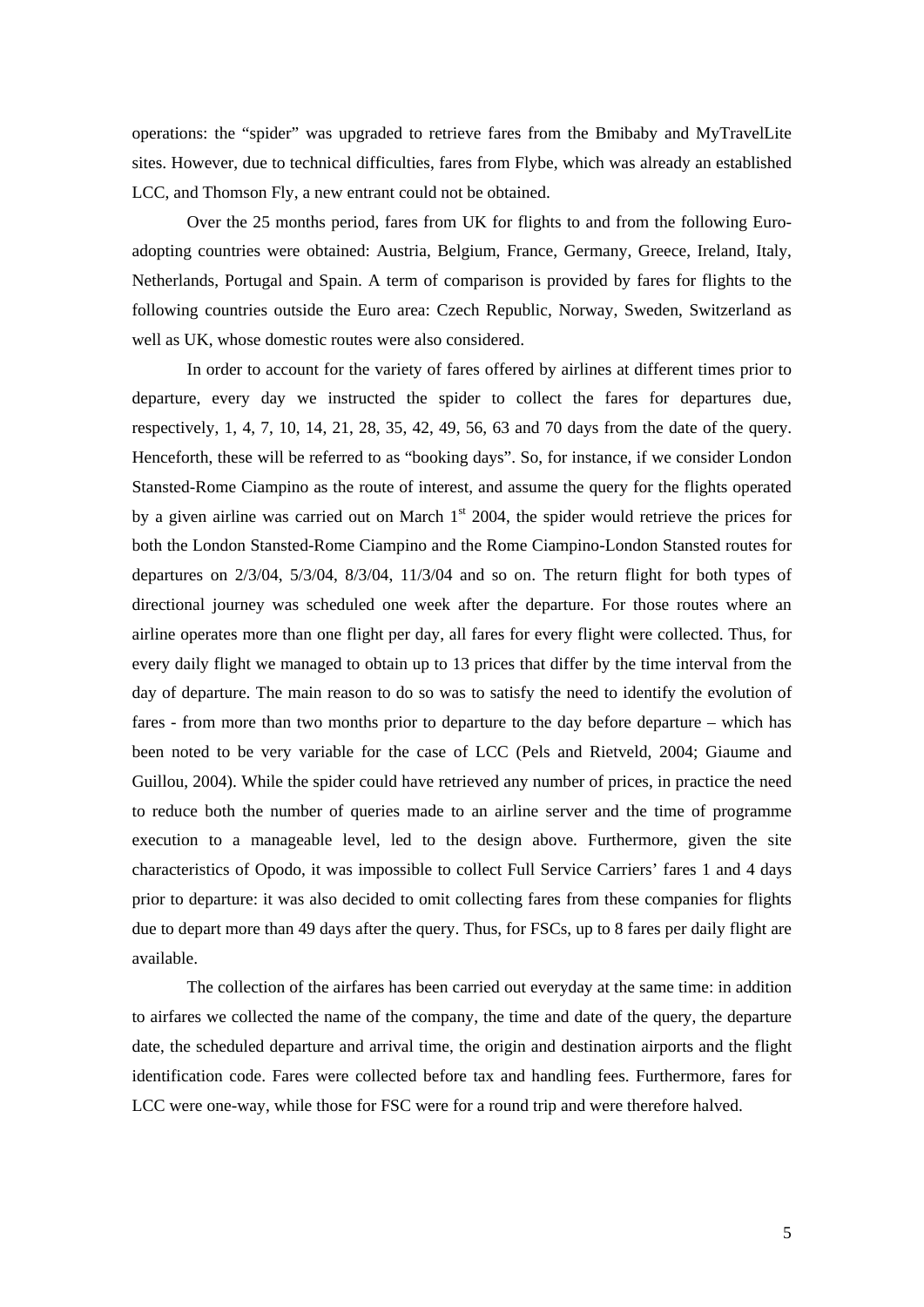To complement the price data with market structure characteristics, secondary data on the traffic for all the routes and all the airlines flying to the countries indicated above was obtained from the UK Civil Aviation Authority (henceforth, CAA).<sup>[3](#page-5-0)</sup> For each combination of company, route and departure period (i.e., month/year), the CAA provided the number of monthly seats, the number of monthly passengers and the monthly load factors. These were broken down at the flight identification code level, that is, for each flight each airline operated in a given month on a route. However, in order to create a more balanced panel, fares and traffic statistics were aggregated at the route level for each airline.

Table 1 illustrates how the data retrieved from the Internet represent an accurate sample of the activity of each of the LCCs in the markets we consider. It compares the number of routes for which we have price data with the actual total number of routes by each airline. The latter figure is taken from the CAA dataset, which also provides the number of routes where our LCCs face competition by either a major FSC or another LCC. To test the spider's functionality, initially we limited the number of surveyed routes. Indeed, in August 2002 the percentage of routes with prices was 63% (37 over 59) of the total number operated by Ryan Air, 50% for Easyjet, 64% for Buzz and 46% for GoFly. However, thanks to the speed of the programme, within a few months such percentages could be increased significantly for all the airlines, to cover 80% or more of the total routes they operated. Considering that the spider took all the prices for all the daily flights, the price dataset provides an exhaustive illustration of the on-line pricing activity of each airline.

Table 1 also shows that the airlines differ in the amount of competition they face. For instance, in about 25% of EasyJet's routes at least another competitor (FSC or LCC) is also present. At the other extreme, Ryan Air (and Buzz to a lesser extent) faced competition in a very limited subset of routes. The other airlines lie somewhere in between, with competitive routes accounting for about 33% of the total. Such differences may be driven by the choice of the arrival destinations. Ryan Air and Buzz chose almost exclusively secondary airports that may be many miles away from the city of arrival, while the other airlines also fly to major airports where FSC also land.

## **3. The temporal profile of fares**

Existing theoretical literature like Gale and Holmes (1992,1993) and Dana (1998, 2001) state various reasons for the airlines to offer lower-priced seats to earlier purchasers. Gale and Holmes (1993) use a mechanism design approach to explain the adoption of Advance-Purchase

<span id="page-5-0"></span><sup>&</sup>lt;sup>3</sup> See www.caa.co.uk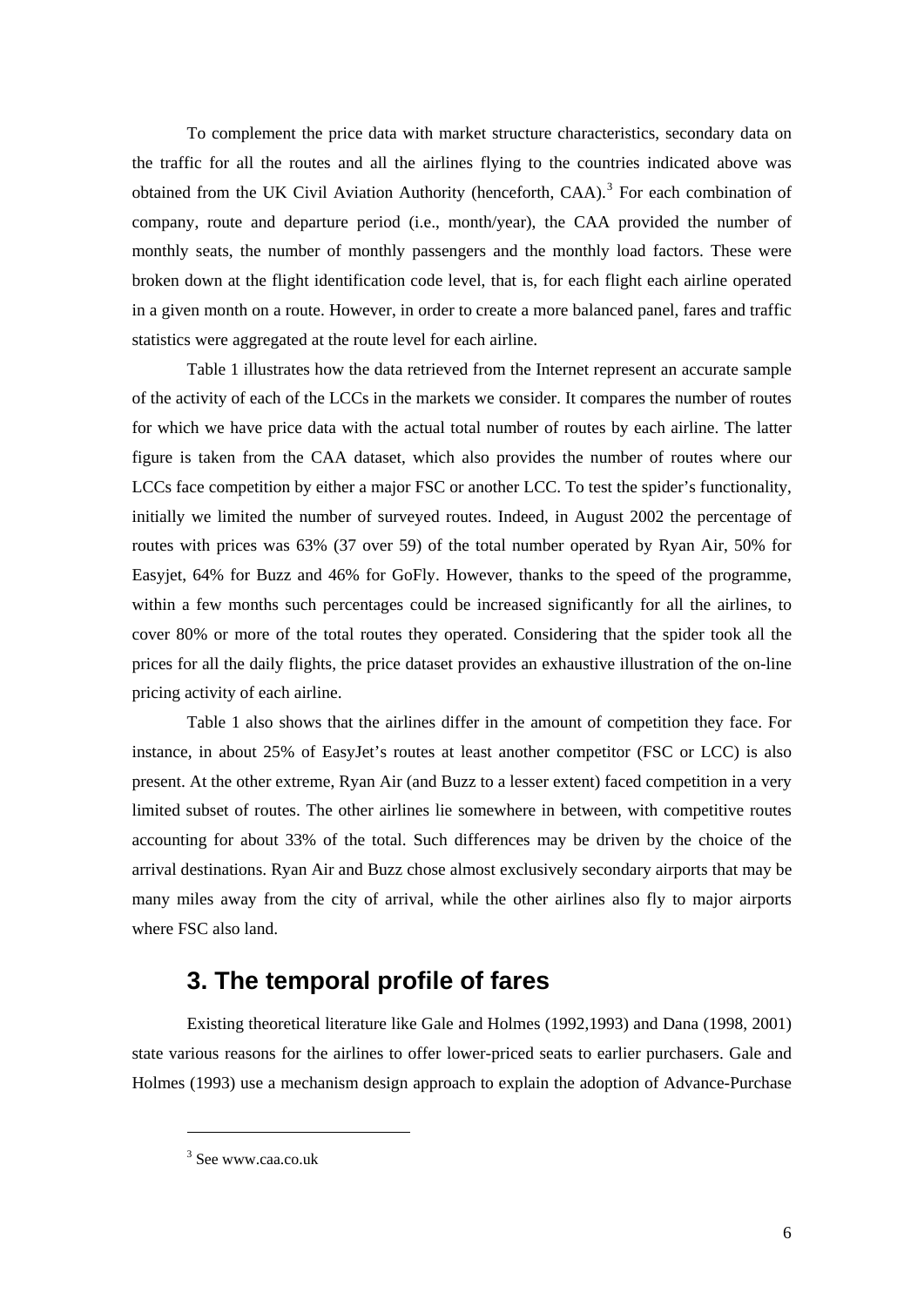Discounts (APD) in a monopoly model with capacity constraints and perfectly predictable demand. They show that firms using APD practice a form of second-degree price discrimination where travellers self-select according to their preference for a peak or an off-peak flight. The advice they offer is to set a low fare for the off-peak flight at an early stage. Such a result hinges around the assumption of certain demand, implying that the airlines can tell an off-peak flight from a peak one. Moreover, its practical implications are that we should expect a flatter temporal profile of fares for the peak flights, and a monotonically increasing profile for the offpeak flights. With demand uncertainty, Gale and Holmes (1992) show that APD can promote efficiency by spreading consumers evenly across flights before timing of the peak period is known. The implication is that ex-post, both types of flight will exhibit a monotonically increasing time profile. For competitive markets where firms set prices before demand in known, Dana (1998) shows that firms may offer APD because travellers with more certain demand and weaker departure time preferences are better off buying in advance due to the presence of other consumers with higher valuations and more uncertain aggregate demand. To drive this result is the assumption that the airlines commit to a rationing rule that limits the number of cheaper seats and thus reduces the incentive of consumers with more certain demand to postpone purchase.

From an empirical viewpoint, price dispersion may be due to such forms of intertemporal price discrimination as the APD, as well as to systematic and stochastic peak-load pricing (Borenstein and Rose, 1994). Using an original dataset with information on seats availability at each advertised fare, Escobari (2006) finds that the difference in prices paid between earlier purchasers and later purchasers is mostly explained by flights' capacity constraints, i.e., peak-load pricing seems to be a highly relevant factor in the determination of the shape of the temporal profile of airlines' fares.

In the present setting, lack of data on a flight's load factor at the time the fares were retrieved makes it impossible to distinguish the factors behind the temporal price dispersion. The size of our dataset however enables us to address the commonly held belief that fares increase as the date of departure approaches. Recall how for each flight we obtained up to 13 fares, collected at regular intervals from 70 days up to the day prior to departure. Table 2 shows the mean fares across all routes by booking day and airlines. Even when using such a highly aggregate measure, some interesting features arise. For Bmibaby, the mean price offered 42 days before departure is lower than that posted in the three preceding weeks. Subsequently, BMIbaby's fares increase monotonically, but in a rather flat manner. One could still argue that discounts offered 42 days before departure may still be considered within the advance-purchase category, but in any case we find the first violation of the monotonic property. Furthermore,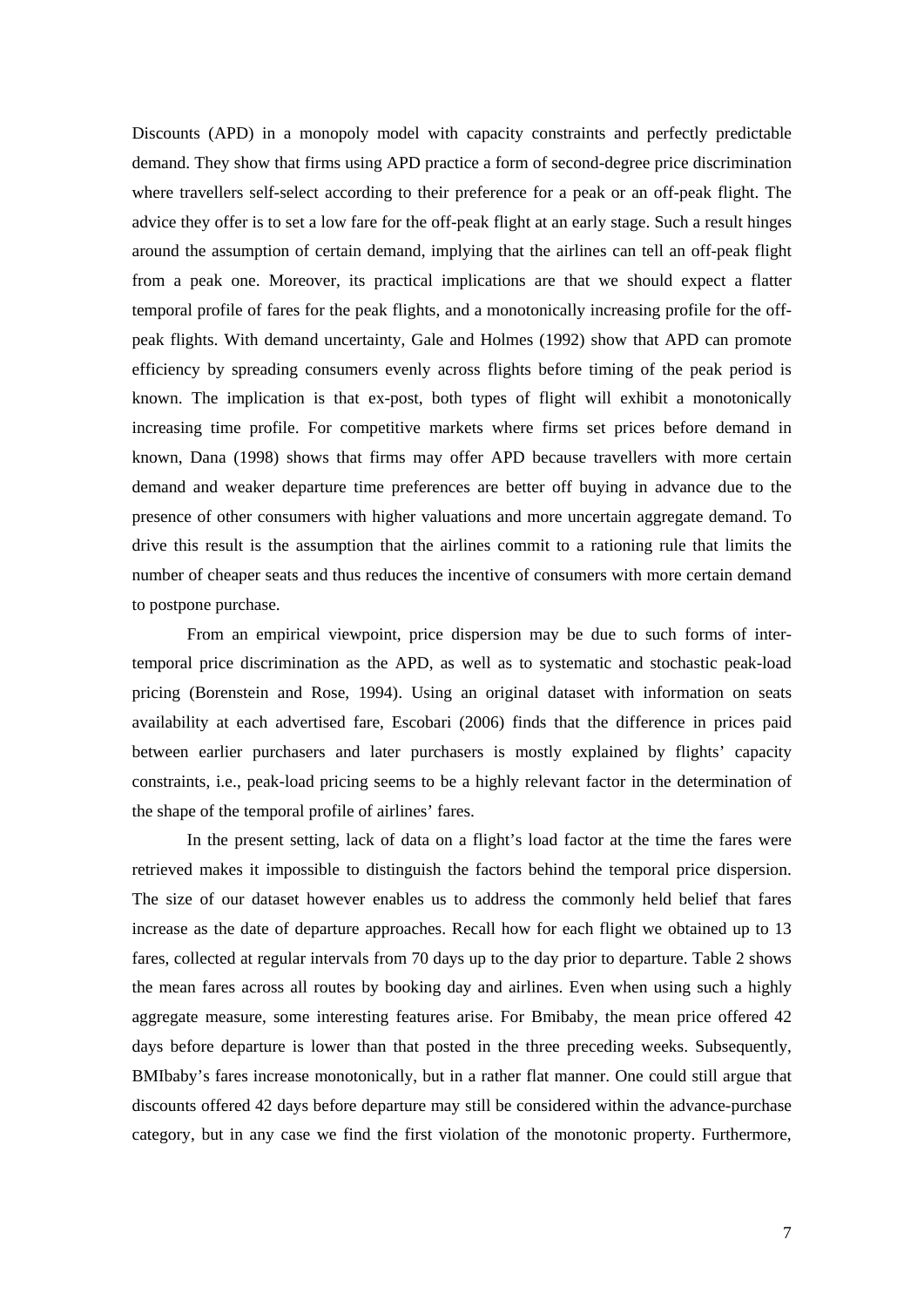considering that mean fares increase only by 5.4 British Sterling between 35 and 10 days prior to departure, it is also possible that for a number of flights within this period the monotonic property did not hold. As far as Ryan Air's mean fares are concerned, similarly to BMIbaby we observe marginally lower fares 35 days prior to departure, relative to those posted a week earlier. However, Ryan Air presents a steeper time profile in the week preceding departure, where the fare available four days before departure is more than twice as high as that available two months before the flight departs. Such a finding is both consistent with an explanation based on the fact that Ryan Air realizes higher load factors (hence, the higher fares are due to peak-load pricing) or simply due to its willingness to implement a second-degree form of price discrimination as suggested in the previous discussion.

The mean fares shown in Table 2 for Easyjet provide compelling evidence that the monotonic property does not always constitute a precise way to describe the evolution of fares. Indeed, those posted 21 and 10 days are lower than those available in the preceding booking day. Interestingly, this is consistent with similar evidence for the same airline shown in Pitfield (2005) and Pels and Rietveld (2004). The combination of our evidence, which includes a high number of routes, with that collected on specific routes seems to suggest the existence of a company fixed effect playing a crucial role in the shaping of the temporal price profile in a route.

GoFly is another airlines whose fares' time profile violates the monotonic property in various instances. Indeed, fares available 42, 14 and 7 days before departure are lower than those in the preceding periods. The column for MyTravelLite (MTL) exhibits another type of pricing behaviour, one that tends to be U-shaped. For this airline we record fares that decline every week from 70 up to 35 days before departure, and then rise at first rather smoothly but then quite sharply in the last four days. Finally, Buzz seems to be the only LCC in our sample whose aggregate fares follow a monotonically increasing, although at a relatively small gradient, path.

Figures 1 and 2 show clearly how the conclusions from Table 1 continue to hold when we consider specific routes. Each box in these figures provides a graphical summary of the distribution of the fares for each booking day. We focus the attention on the line inside each box, which represents the median of the distribution (the lower hinge in the box represent the  $25<sup>th</sup>$  percentile, the top hinge the  $75<sup>th</sup>$  percentile). It is evident how the monotonic property is often violated. For instance, in Figure 1 the median price for 21 and 14 days is below that of 28 days; the 10 days fare is also below the immediately preceding ones. Interestingly, the 10 days fare is at the level of the 49 days median price. In Figure 2 the median prices offered 4 and 63 days before departure are of equal magnitude: within this time interval, fares fluctuate widely.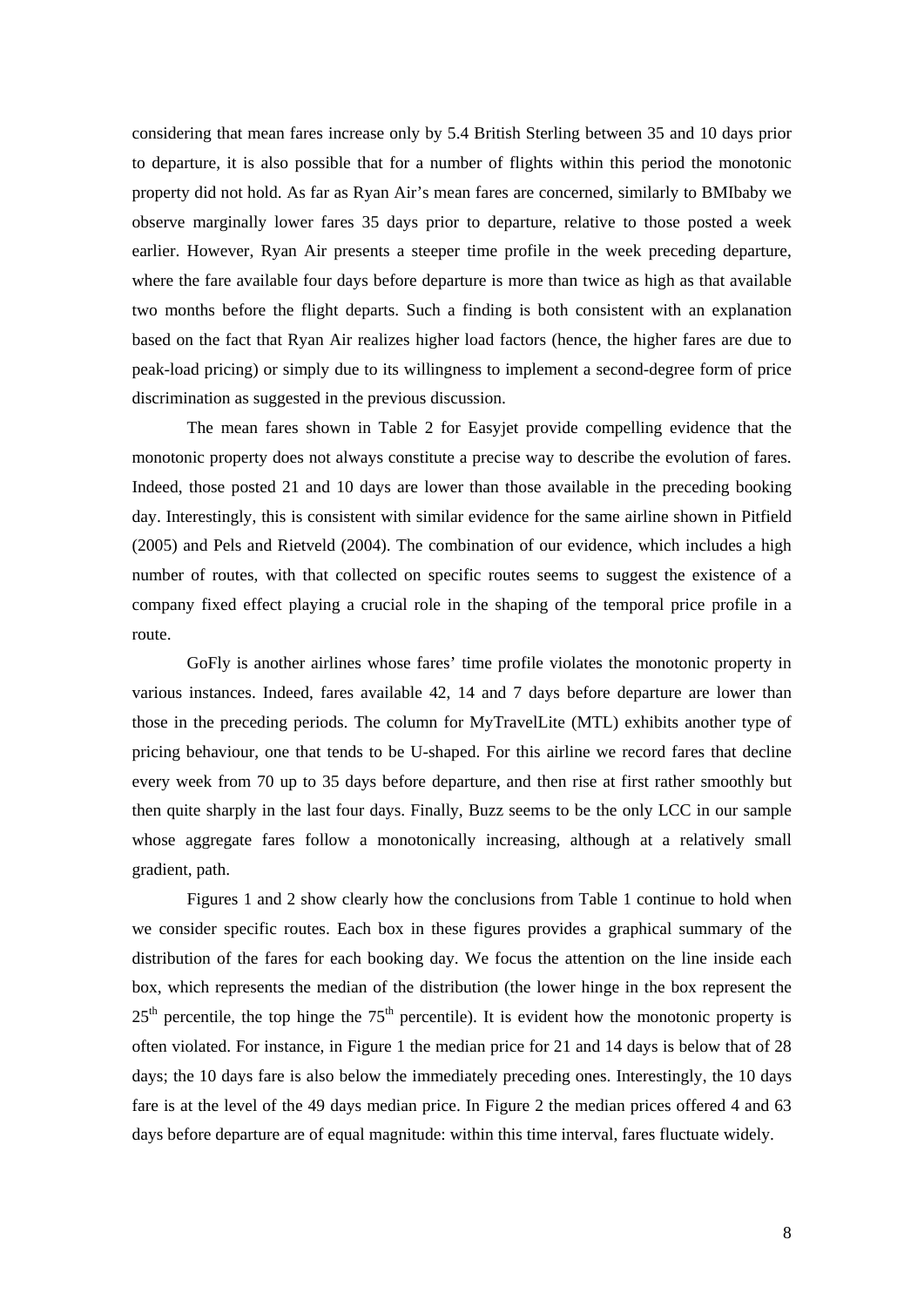The evidence presented so far suggests that for the LCCs in our sample the commonly held belief of airlines' fares increasing over time misrepresents the actual temporal profile of fares. Although the lack of sales data at each point in time does not allow us to identify the reasons behind price dispersion, our findings suggest a rather complex relationship between fares and load factors. Indeed, exceptions to the monotonic rules often occur between two and one month before departure: these may be considered advance-purchase discounts. However, they are also observed only a few days before departure, something that is hard to reconcile with the recommendations of theoretical models. In the next section we will further investigate the extent to which fares change over the booking period.

Quite interestingly, there seems to be a mismatch between what the airlines preach and what they practice. Consider for instance this quote, taken from http://www.easyjet.com/EN/Book/aboutourfares.html: "In general, our fares increase as the departure date gets nearer, so to get the best deals make sure you book as early as possible". Ryan Air allows itself more leeway when it states: "Our lowest fares generally require an advance purchase of 14 days; however this can vary up to 28 days". Both quotes suggest a preference for early bookings, possibly because of the associated financial benefits as a ticket purchased 60 days before departure is equivalent to an interest-free loan. In the next section we show that such a preference for early booking may be one of the possible reasons behind the frequency with which fares change from one booking day to another.

## **4. Menu Costs on line?**

As discussed in Smith *et al (*1999*)*, in an electronic market menu costs, i.e., the costs incurred by retailers in making price changes, should be lower, since they are comprised primarily of the cost of making a single price change in a central database. Evidence supporting this hypothesis can be found in Brynjolfsson and Smith (2000), where it is shown that 1) on-line retailers change prices of books and CDs more frequently than their conventional counterparts, and 2) changes are often of negligible size on-line.

In Table 3 we show the percentage of times in which we observe a fare change from one booking day to the next one. That is, we first calculate all the fare changes between two consecutive booking days: e.g., between the 70 and 63 days fares For each airline, we then identify the total number of possible changes in the entire dataset, and work out the averages in Table 3. Among the LCCs, Ryan Air and MyTravelLite are the ones that are more likely to revise their posted fares with, respectively, a probability of 0.65 and 0.62 that two consecutive fares may not be identical. For such LCCs as Go Fly and Bmibaby, however, fares tend to change less frequently. A surprising feature is that most FSCs exhibit a stronger tendency to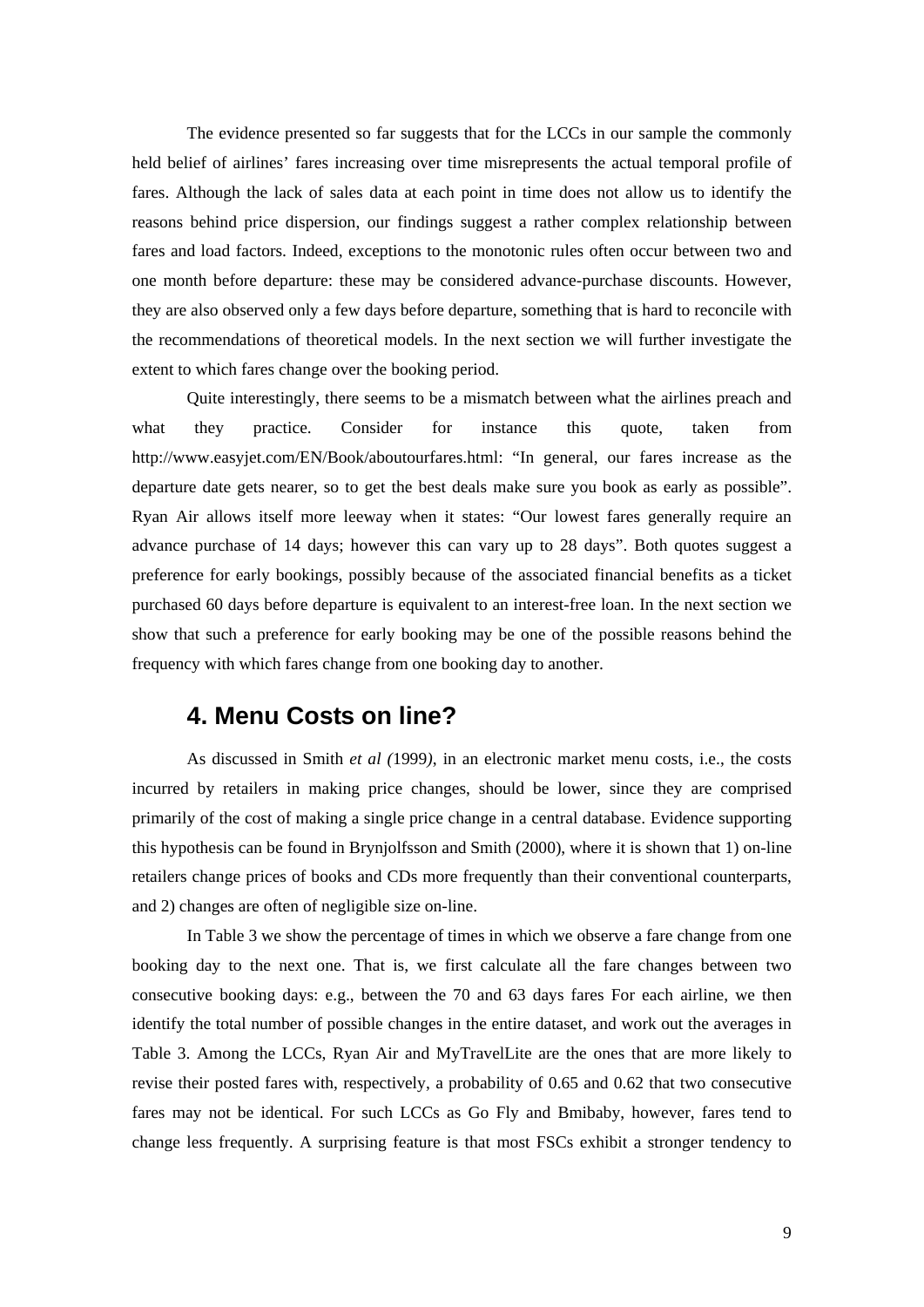revise their fares, with probabilities ranging from 77% for British Airways up to 90% for Scandinavian. Although a number of factors may be responsible for such observed variability, our main aim in this chapter is to present evidence that is consistent with the hypothesis of small menu costs. Table 3 clearly provides support to this hypothesis: what it does not reveal is when fare changes are more likely to occur, something we now address. In this sense, the following analysis is directly related to that presented in the previous section on the temporal profile on fares.

Figures 3 to 7 illustrate the percentage of flights in which fares between two booking periods either remained the same or changed by either increasing or decreasing. Flights are for the year 2003. Figure 3 considers the case for fares posted by BMIbaby. About 65% of times there is no change between 70 and 63 days: the average fare is £.49.16. About 22% and 13% of times fares increased or decreased in this time interval, when mean decreases amount to  $\text{\textsterling}9.75$ , while increases to  $\text{\pounds}10.38$ . A characteristic of Bmibaby is that the probability of a price reduction remains relatively stable (and not very high) throughout the whole booking period while price increases become more likely as the date of departure approaches. However, about 35% of flights keep their fares stable in the last week. The relative stability of fares for BMIbaby seems to suggest little role for peak-load pricing and a pricing scheme that is independent of the realisation of current load factors.

The case for Ryan Air, illustrated in Figure 4, tells a rather different story. The highest percentage of stable fares (about 40%) is obtained in the 63-56 days period. In all other cases, the proportion of stable fares is lower. Up until 28 days before departure, we observe a similar probability for an increase or a decrease, which tend to be of similar magnitude. From 28 days onwards, increases become more likely and of larger size than decreases, which however still account for about 25% and 20% of flights in the periods 21-14 and 14-7 days, respectively. This contradicts Ryan Air's quote in the previous section that the lowest fares are available before 14 or 28 days prior to departure. Conspicuous and almost certain price hikes are observed in the last week.

Figure 5 shows that EasyJet kept its fares stable about 55-60% of times up to 28 days prior to departure: a huge jump from 20 to 40% in the probability of observing a discount of about £14.8 relative to the price in the previous week is found in the 28-21 days period (see also the discussion of Table 2 above). In the last three weeks EasyJet fares are frequently increased, and they hardly stay stable in the last seven days. Generally, the evidence for the 3 LCCs above is indicative of small menu costs. It also suggests that the enhanced volatility observed within four weeks from departure may reflect a more intense use of pricing as an yield management tool aimed at increasing a flight's load factor.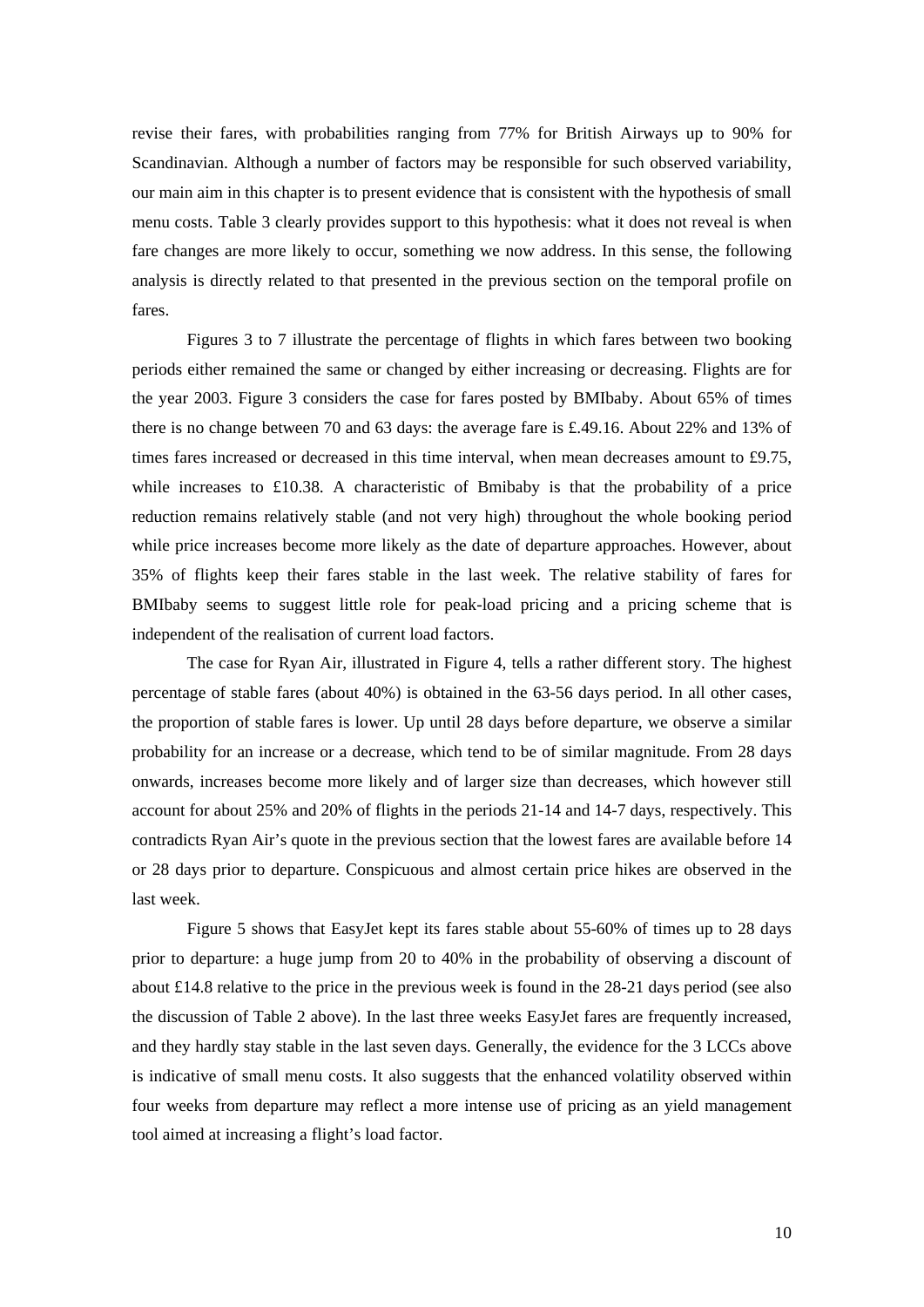The intense variability in posted fares is confirmed in Figures 6 and 7, which consider the Summer timetable fares of two FSCs: BMI British Midland and British Airways. The probability of a fare decrease falls steadily as the date of departure approaches, although, quite surprisingly, for quite a large proportion of BMI flights (about 15%) fares declined in the 14-7 days period. For both FSCs fares tend to remain less stable than those of BMIbaby and Easyjet, and generally the magnitude of changes is smaller than that recorded for the LCCs. Recall how the fares for the FSCs were taken from an on-line travel agent, which is also owned by Amadeus, the computer reservation service. Thus, it is likely that the fares posted on-line are the same as the ones available on Amadeus. The small and highly frequent fare changes even from an on-line travel agent supports the hypothesis of small menu costs even in cases where the airlines are feeding their fares through a computer reservation system.

The discussion in this and the previous section highlights some important characteristics of airlines' pricing behaviour on-line. The low menu costs facilitate price changes, an important factor that enables companies to gauge current demand by trying out different fares. Note however, that while fares may vary across booking days, it is not likely that they change frequently within each day. As Ellison and Ellison (2005) discuss, inertia in Internet prices is often observed, suggesting that companies do not continually monitor the market situation and re-optimize.<sup>[4](#page-10-0)</sup> Nonetheless, the variability we observe over the booking period is probably one of the reasons why the temporal profile of fares hardly replicates a monotonically increasing curve. This reflects the airlines' ability to combine recommendations from on-line pricing with the more traditional schemes typically used in the industry. Indeed, sometimes the airlines may want to reconsider the planned pricing scheme they are adopting, in order to reflect and better adjust to demand conditions. This is highly facilitated by the Internet technology. Although this also suggests the airlines' preference not to commit strictly to a temporal price discrimination scheme, traditional pricing schemes still play a central role. Indeed, in line with the conventional wisdom fares generally grow over time and last-minute offers are virtually nonexistent. This makes it highly risky for a traveller to choose to postpone purchase hoping for a lower fare to become available. Thus, the prospect of future discounts will not deter lowevaluation, risk-averse consumers with more certain demand from buying at an early date. Therefore the traditional second-degree price discrimination schemes still remain a very effective managerial tool even when applied on-line.

<span id="page-10-0"></span><sup>&</sup>lt;sup>4</sup> Moreover, we casually noted that after buying tickets on-line from the LCCs in our study, fares remained unchanged despite the obvious reduction in the seat availability.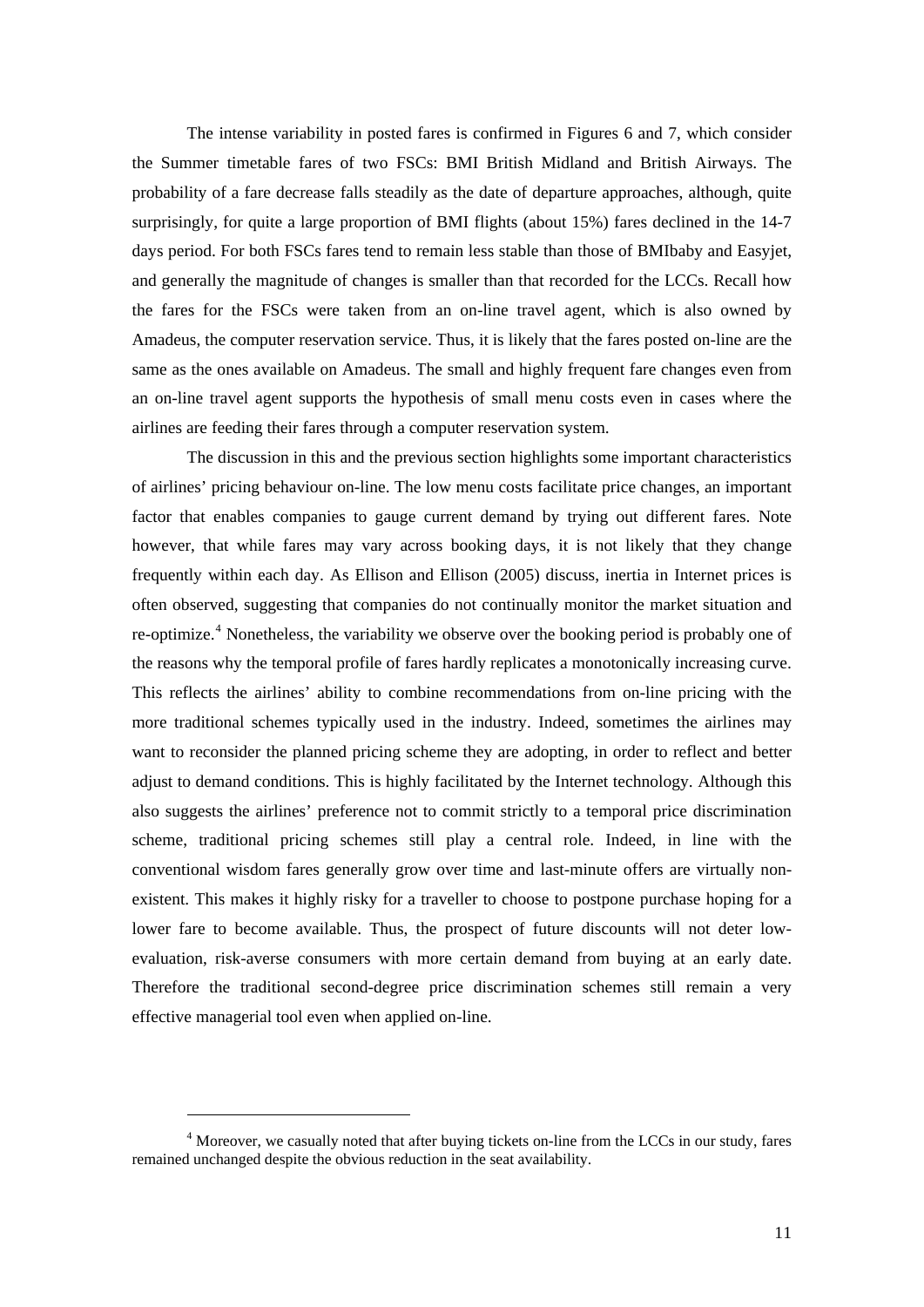## **5. Which airline is the cheapest, and when?**

The previous sections have revealed a synergetic relationship between the traditional pricing schemes in the airlines' industry and the opportunities presented by the Internet. It is thus worth looking at our data from the perspective offered by some recent theoretical and empirical contributions on pricing in on-line markets. Baye *et al* (2004a) present a model where firms using a price comparison site (a "*clearinghouse*") must try to sell to two types of consumers: "Shoppers" (S), who actively engage in searches on the comparison site and buy at the lowest possible price, and "Loyals" (L), who do not search and pay up to their reservation value for the service offered by their preferred brand. In a clearinghouse model, the Law of One Price does not hold and persistent price dispersion will be observed (Baye *et al*. 2006). More relevant for our purposes, the identity of the firm offering the lowest price will vary unpredictably over time (Baye *et al*. 2004b). This is because randomisation arising from a "hitand-run" strategy will be used to prevent rivals from being able to systematically undercut a fixed high price. Indeed, should all firms set a high price to extract the maximum surplus from Shoppers and Loyals, the predictability of such a scheme would give an incentive to each firm to reduce its price by an arbitrarily small amount to attract the Shoppers. To prevent systematic undercutting by rivals, firms in highly competitive e-retail markets adopt "hit-and-run" sales promotions, which in turn leads to the absence of a persistent "low-price" firm in the market.

The clearinghouse model can be related to our analysis. We can think of Shoppers as those travellers who search for the lowest price in many airlines' web site, even if they offer differentiated routes, while Loyals may be those who do not consider alternative airlines maybe because of their preference for a route or type of service (e.g., they may prefer FSCs to LCCs). It is clear, however, that some aspects of the clearinghouse model do not directly translate into the airlines' setting.<sup>[5](#page-11-0)</sup> A comparison site lists all the available prices for exactly the same product. In the airlines industry, flights are differentiated along many horizontal dimensions, namely, time of departure and endpoints airports, as well as vertical ones (e.g., the FSCs vs. the LCCs business concept). $6$ 

We tried to account for such sources of product differentiation in the preparation of Tables 4 to 7, where we show the percentage of times an airline offers the cheapest or the most expensive fare over different booking days. We assigned flights into 8 time bands groups of similar size and within each time band, we compared fares posted by the airlines operating in a

<span id="page-11-0"></span><sup>&</sup>lt;sup>5</sup> Nonetheless, search engines, e.g. **[www.traveljungle.co.uk](http://www.traveljungle.co.uk/)** or **www.skyscanner.net**, are present in the European Airlines' market but they do not operate as the comparison site illustrated in Baye et al (2004a, 2004b and 2006).

<span id="page-11-1"></span> $6$  The time of booking is also a source of differentiation, which we account for by using the booking days described above.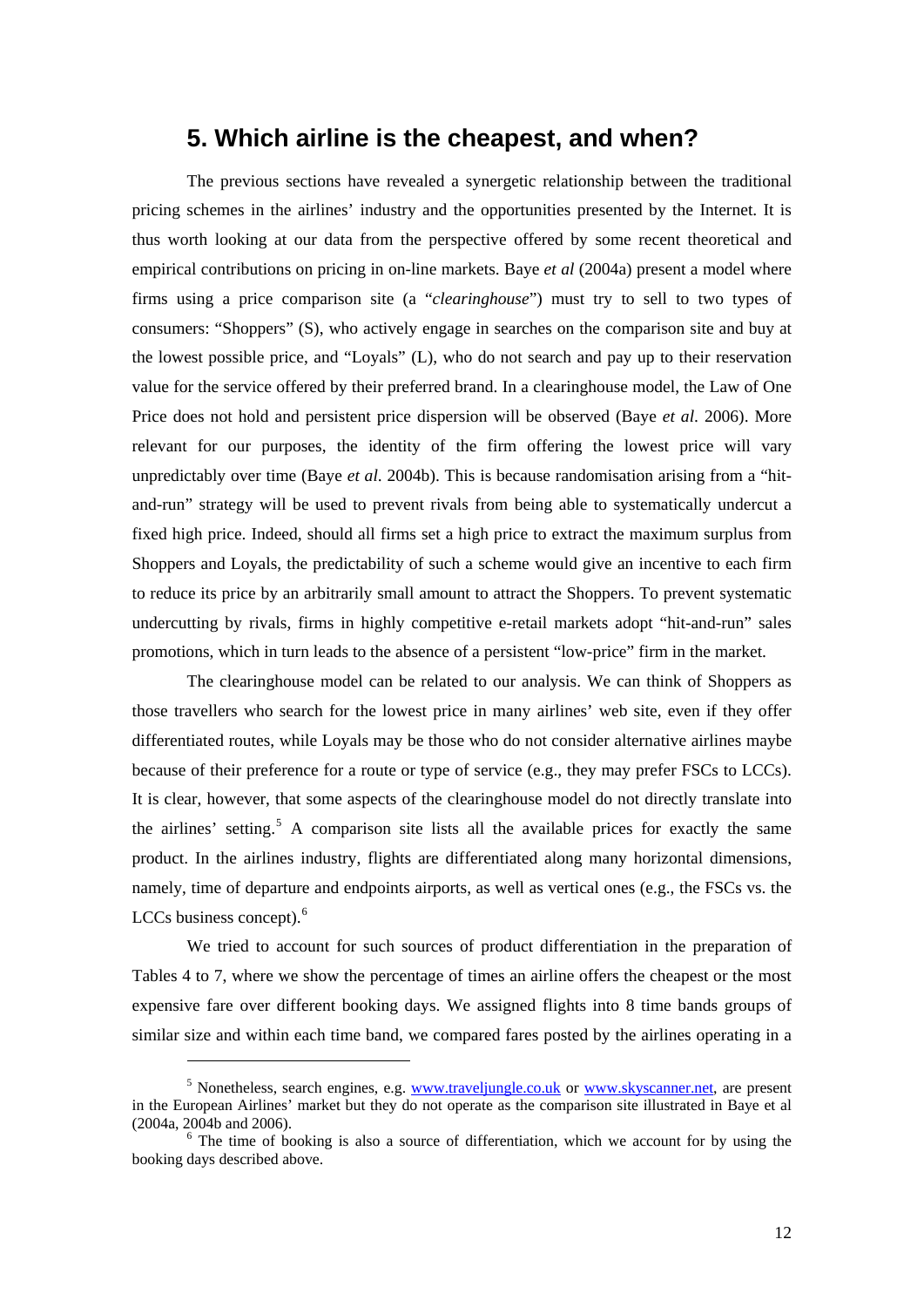market defined as a city-pair (e.g., London-Rome). While we are aware that to eliminate any effect due to geographical differentiation we should have used the flights within a route (i.e., an airport pair), we have shown in Table 1 that the number of competitive routes is very limited, especially if we intend to analyse competition between FSCs and LCCs. Therefore, in the following analysis we assume that a flight, say, from London Stansted to Rome Ciampino at 9:30 a.m. can be usefully compared with a flight leaving from London Luton for the same destination at 10:00 a.m. However, imperfect substitutability across routes is likely to drive some of the results we will present. Another limitation of the present analysis is that, although we compare fares for the same booking day, the load factors of each flight at each point in time, and thus the cost conditions, may differ.

Tables 4 and 5 show the percentage of times an airline offers the cheapest or the most expensive fare over different booking days in markets where LCCs and FSCs are both present. A first interesting result is that LCCs do not always post the cheapest price: this is even more surprising when we consider that FSCs operate in major airports that are often considered to be able to enhance the quality of a journey's experience. Most likely, such a finding hinges around the imperfect substitutability of the routes in a city-pair. Furthermore, the likelihood to observe a cheaper fare by a FSC increases as the date of departure approaches. This may be explained by the results in the previous section, where we show that FSCs' fares are more stable than those by LCCs and exhibit smaller changes between consecutive booking periods.

In addition to helping explaining why sometimes FSCs are cheaper than LCCs, product differentiation may also be responsible for the fact that such LCCs as Ryan Air, MyTravelLite and EasyJet to a lesser extent, very often turn out to be the "lowest-price" companies in the markets where they operate, while the other LCCs quite rarely offer the cheapest fare. That is, if differentiation did not matter, the identity of the low- and high price firm would be more difficult to predict, as easier substitutability across routes would tend to smooth the differences across airlines in Tables 4 to [7](#page-12-0).<sup>7</sup> On the contrary, within each booking day in these Tables important differences across firms are observed, making the above identities easier to forecast. That is, in market where either Ryan Air or MyTravelLite operate, it would be a safe bet to expect them to be the low-price companies, especially as far as early booking is concerned.

Across booking days, the same identities may however vary, thereby further suggesting that product differentiation may matter less than the airlines' idiosyncratic on-line pricing behaviour. That is, since the same routes are evaluated for the same airlines, the effects of product differentiation are fixed: changes across booking days may be ascribed to the airlines'

<span id="page-12-0"></span> $<sup>7</sup>$  That is, if an airline operates a route with better attributes and that therefore the travellers</sup> prefer, then that airline should always be the one with the highest fares across booking days.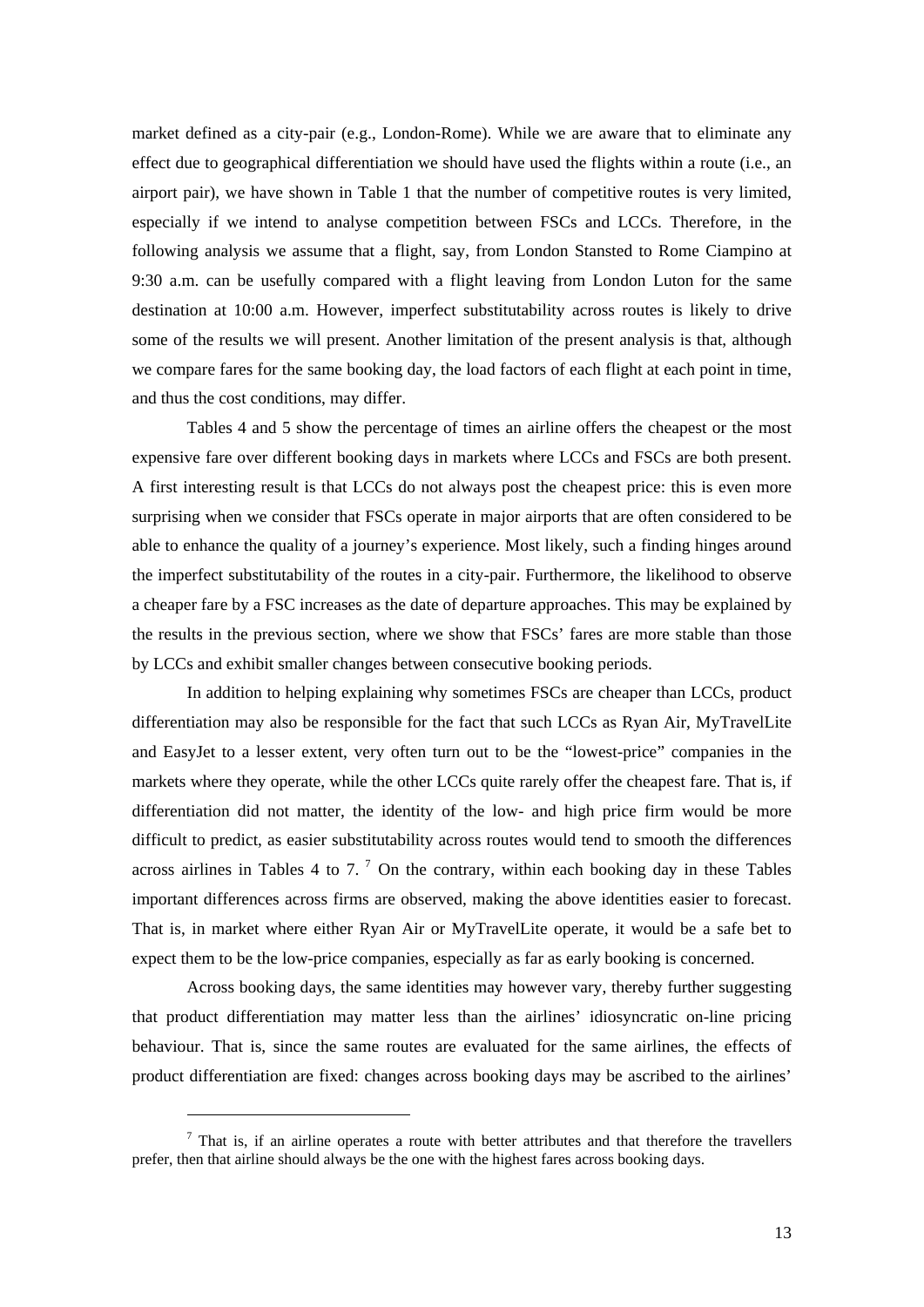pricing schemes. Consider the cases of BMIbaby and GoFly. Especially for the latter, early fares tend to be among the highest on the market, but the probability to be the "low-price" firm increases as the date of departure approaches. This is even more evident in Tables 6 and 7, where we consider the market where only LCCs compete. The probability that BMIbaby offers the cheapest fare one day before departure is almost 0.62 (the highest across the companies), but it falls to less than 30 % about two months before departure. The same probabilities for Go Fly are, respectively, about 40% and 7.5%. A reverse example is given by MyTravelLite, whose probability to be the cheapest company falls to 8.3% four days before departure, from more than 83% in one of the previous booking days. Ryan Air behaves similarly to MyTravelLite, although with less drastic variations.

To conclude, our analysis seems to confirm the hypothesis put forward in Baye *et al*  2004b) that the identity of the firm offering the lowest price exhibit some degree of unpredictability over time. Such results seem to be independent of the fact that we compare fares for imperfectly substitutable flights and can be mainly attributed to the way the airlines set their fares over time, a topic we have discussed at length in the previous two sections. Nonetheless, within each booking day the low- and high-fare firms are easier to predict, partly because of the imperfect substitutability of the routes in a city-pair. Overall, the two results combined point at the conclusion that the airlines do not seem to adjust their fares to match their closer rivals' offers. If they did, within each booking day identifying the low-price firm would be more difficult than it would seem to be. This confirms the importance of product differentiation as a strategic weapon to reduce the incentive to engage in tough price competition (Tirole, 1988). The enhanced unpredictability across booking days suggests that the heterogeneity of the airlines' idiosyncratic pricing schemes is thus likely to be mostly motivated by the aim to maximise a flight's load factor and not by concerns about the fares offered by the immediate rivals.

## **6. Conclusions.**

Using evidence from about 650 thousand flights, for which up to 13 fares were available, the present article addressed three highly interrelated topics on the behaviour of fares over time: 1) whether airlines' fares grow monotonically, as it is often assumed; 2) how often and when fares change; and 3) which companies offer the lowest price, and when. First, we show violations to the monotonic property both when we aggregate fares over all the airlines' routes, and when we consider fares in specific routes. Second, we observe higher volatility of fares in the four weeks preceding the departure date. Both findings contrast with the statements on some LCCs' web sites declaring that the best deals are available before 28 days before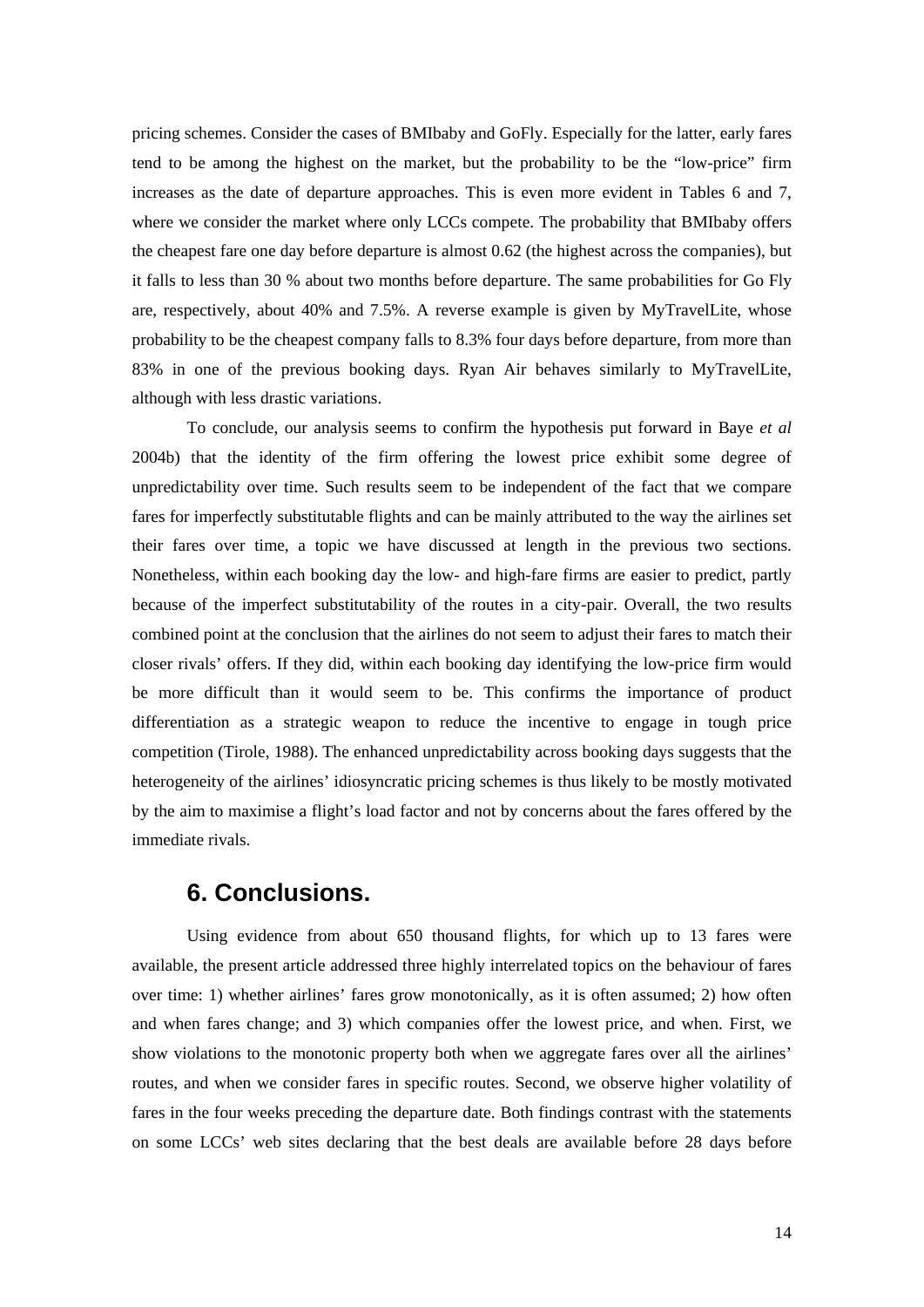departure. It would seem that these announcements might be aimed at consumers with more certain demands to induce them to purchases early. The high variability of fares serves the purpose of discouraging such consumers to postpone the ticket purchase, as the probability of the availability of a discounted price in the future is often more than offset by the probability of ending up paying a higher price. In this respect, the airlines manage to apply the traditional schemes based on a second-degree price discrimination strategy where consumers with more certain demand buy at an early stage, while later purchasers with uncertain demand pay a premium. A contribution of this article is to show that such traditional schemes are adjusted to reflect the innovative features offered by the Internet. Thus, the investigation of the first and the second issue leads to conclude that a potential area for future research is a deeper evaluation of how the airlines' traditional pricing schemes can be applied to reflect such prevailing conditions on the Internet as low search and transaction costs and high price transparency. A first step in this direction is offered in Bachis and Piga (2006), which shows evidence of a form of on-line price discrimination entailing the airlines charging, at the same time and for the same flight, fares expressed in different currencies that violate the law of One Price.

The third part of this study explicitly relates airline pricing to some recent theoretical and empirical contributions on pricing in electronic markets. In line with the predictions in Baye *et al* (2004b), we find that the identity of the airline offering the lowest price in a market changes with the booking day, although within each booking day it tends to remain the same and is therefore easier to predict. The former result is obviously related to the first two issues analysed in the paper, i.e., the fares' temporal profile and frequency and timing of their change. In Baye *et al.* (2004b) the unpredictability of the low-price firm is a consequence of the intense on-line competition. In our case the identity of the low-price airline changes because of the different inter-temporal pricing schemes used by the airlines. These different approaches seem to be less driven by competitive pressure, given that the airlines are often protected by product differentiation, and more by distinctive strategies used by the airlines to maximise a flight's load factor.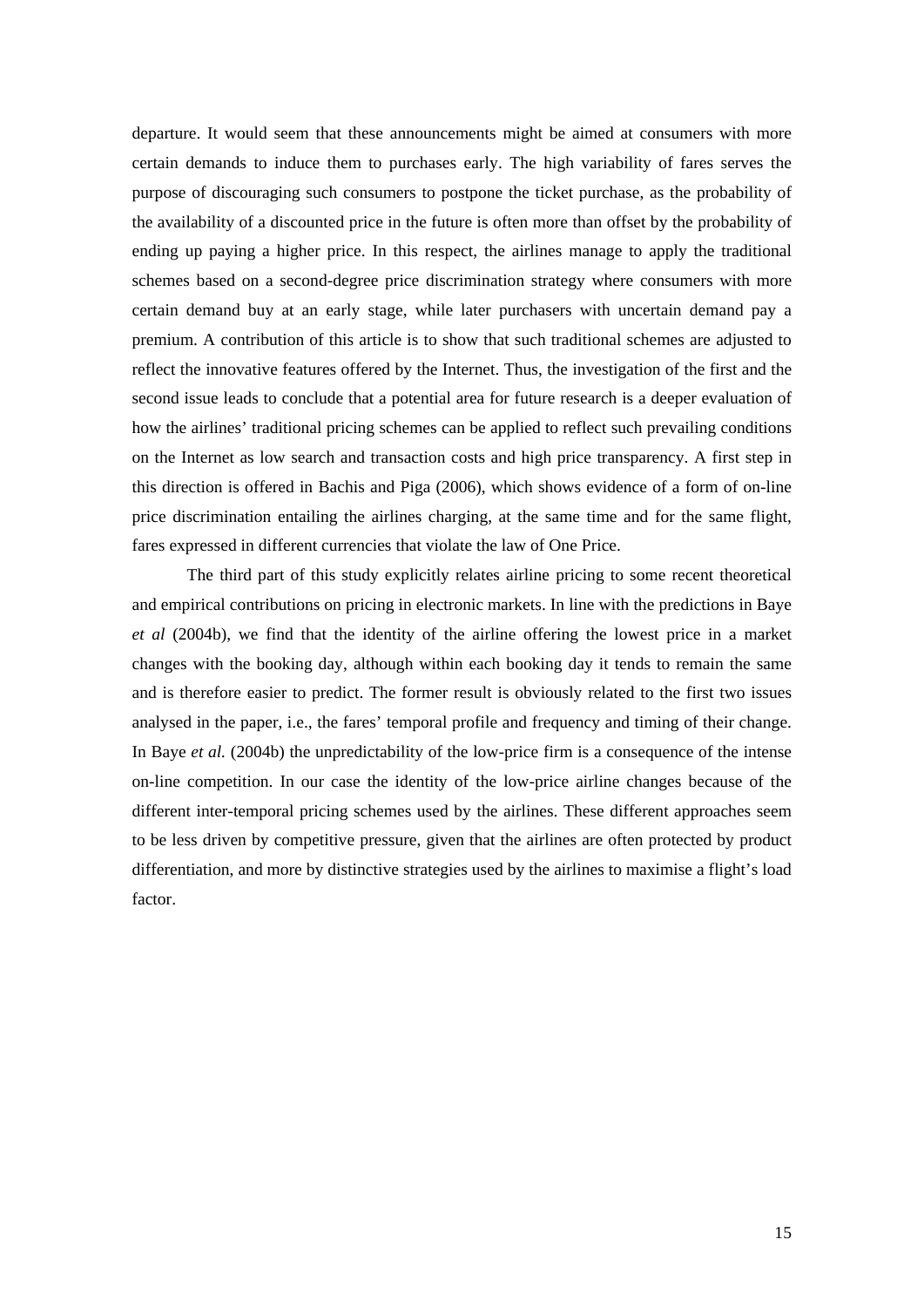### *Bibliography*

- Bachis, Enrico and Claudio A. Piga (2006), On-line International Price Discrimination with and without Arbitrage conditions, mimeo.
- Baye, Michael, John Morgan and Patrick Scholten (2006), Persistent Price Dispersion in Online Markets, in Dennis W. Jansen (ed.), *The New Economy and Beyond: Past, Present Future.*  Edward Elgar, London.
- Baye, Michael, John Morgan and Patrick Scholten (2004a), Price Dispersion in the Small and in the Large: Evidence from an Internet Price Comparison Site, *Journal of Industrial Economics,* LII(4), 463-496.
- Baye, Michael, John Morgan and Patrick Scholten (2004b), Temporal Price Dispersion: Evidence from an Online Consumer Market, *Journal of Interactive Marketing,* 18(4), 101-115.
- Borenstein, Severin, 1989. Hubs and High Fares: Airport Dominance and Market Power in the U.S. Airline Industry, *Rand Journal of Economics*, 20, pp.344-365.
- Borenstein, Severin, 1991. The Dominant-Firm Advantage in Multiproduct Industries: Evidence from the U.S. Airline Industry, *Quarterly Journal of Economics,* 106, 1237-66
- Borenstein, Severin, and Nancy L. Rose. (1994). 'Competition and Price Dispersion in the U.S Airline Industry', *Journal of Political Economy* 102, 653-683.
- Brynjolfsson Erik, and Michael D. Smith. (2000). 'Frictionless Commerce? A Comparison of Internet and Conventional Retailers', *Management Science* 46: 563-585.
- Clemons, Eric K., Il-Horn Hann and Lorin M. Hitt. (2002). Price Dispersion and Differentiation in Online Travel: An Empirical Investigation, *Management Science*, 48 (4), 534-549.
- Dana, Jr., J. (1998): "Advance-Purchase discounts and price discrimination in competitive markets," *Journal of Political Economy*, Vol. 106, No. 2, pp. 395-422.
- Dana, James D. (2001), Monopoly Price Dispersion under Demand Uncertainty, *International Economic Review,* 42(3), 649-670.
- Ellison, Glenn, and Sara Fisher Ellison, 2005. Lessons about Markets from the Internet, *Journal of Economic Perspectives,* 19(2), Spring, 139-158.
- Escobari, Diego (2006). Are Airlines Price Discriminating? Tourist versus Business Travelers. mimeo, paper presented at the 2006 International Industrial Organization Society, Boston.
- Evans, William N., and Ioannis N. Kessides. (1993). 'Localized Market Power in the U.S. Airline Industry', *Review of Economics and Statistics* 75 (1), 66-75.
- Gale, I. and Holmes, T. (1992): "The efficiency of advance-purchase discounts in the presence of aggregate demand uncertainty," *International Journal of Industrial Organization*, Vol. 10, pp. 413-37.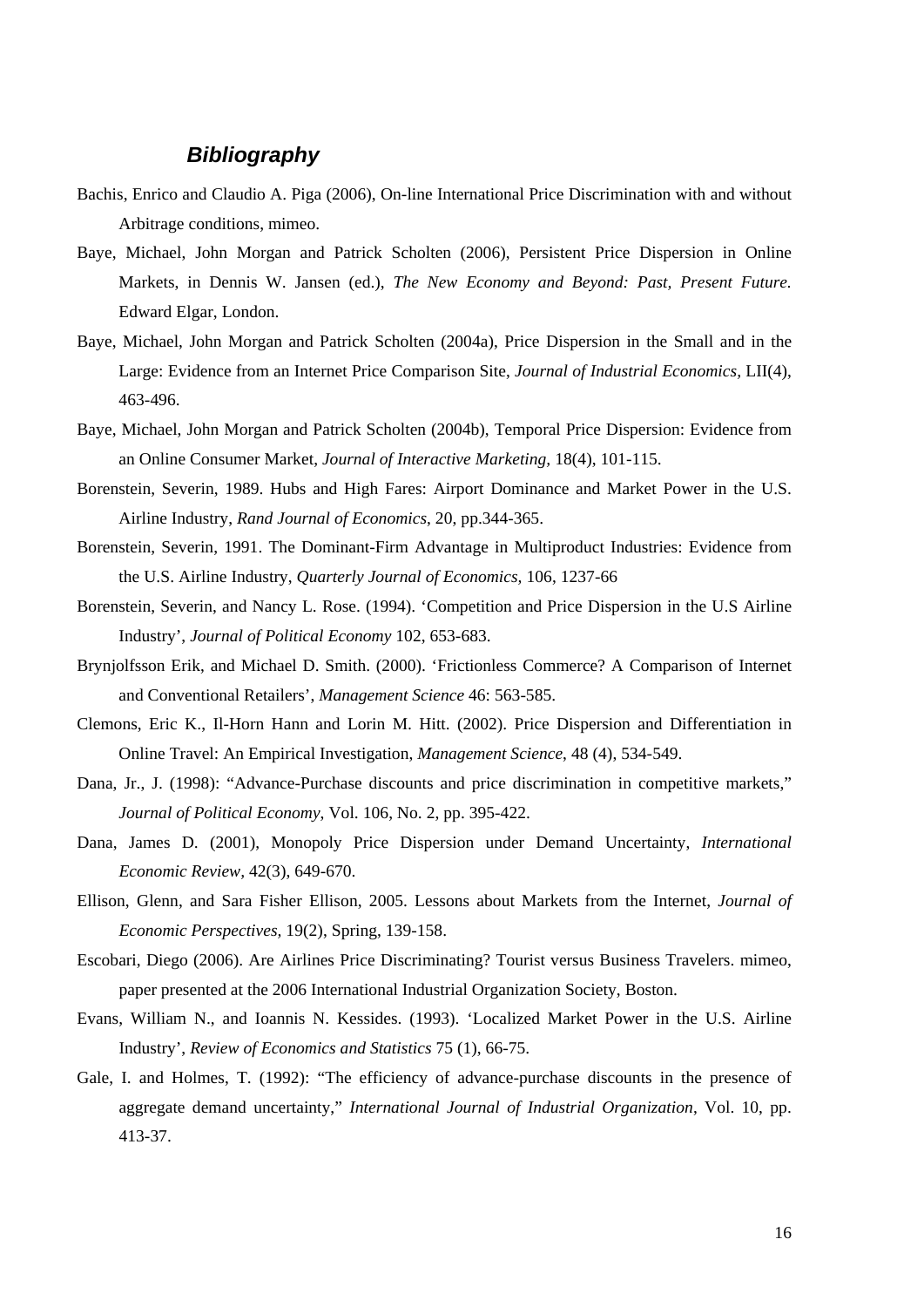- Gale, Ian L., and Thomas J. Holmes. (1993). 'Advance-Purchase Discounts and Monopoly Allocation of Capacity', *American Economic Review* 83, 135-146.
- Giaume, Stephanie, and Sarah Guillou. (2004). Price Discrimination and Concentration in European Airline Market, *Journal of Air Transport and Management* 10(5), 293-370.
- Goldberg, Pinelopi K. and Michael M. Knetter. (1997). Goods Prices and Exchange Rates: What Have We Learned?, *Journal of Economic Literature*, XXXV, Sept., 1243-1272.

Greene, William H. (2003). *Econometric Analysis*. Prentice Hall, Upper Saddle River, NJ, 5<sup>th</sup> edition.

- Hayes, Kathy J., and Leola B. Ross. (1998). 'Is Airline Price Dispersion the Result of Careful Planning or Competitive Forces?' *Review of Industrial Organization* 13, 523-541.
- Klein, Stefan. and Claudia Loebbecke. (2003). 'Emerging Pricing Strategies on the Web: Lessons from the Airline Industry', *Electronic Markets* 13(1), 46-58.
- Mussa, Michael and Sherwin Rosen. (1978). Monopoly and Product Quality, *Journal of Economic Theory*, 37(3), 1067-1082.
- Pels, Eric, and Piet Rietveld. (2004). 'Airline pricing behaviour in the London-Paris market', *Journal of Air Transport Management* 10, 279-283.
- Pender, Lesley, and Tom Baum. (2000). Have The Frills Really Left The European Airline Industry?, *International Journal of Tourism Research* 2, 423-436.
- Piga, Claudio and Nicola Filippi. (2002). 'Booking and Flying with Low Cost Airlines', *International Journal of Tourism Research* 4, 237-249.
- Pitfield, D. E. (2005), Some Speculations and Empirical Evidence on the Oligopolistic Behaviour of Competing Low-Cost Airlines. *Journal of Transport Economics and Policy*, 39(3), 379-390.
- Shon, Zheng-Yi, Fang-Yuan Chen, and Yu-Hern Chang. (2003). 'Airline e-commerce: the revolution in ticketing channels', *Journal of Air Transport Management* 9, 325-331.
- Smith, M., J. Bailey, and E. Brynjolfsson (1999), Understanding the Digital Economy: Review and Assessment, in *Understanding the Digital Economy*, E. Brynjolfsson and Kahin B. (eds), MIT Press.
- Stavins, Joanna. (2001). Price Discrimination in the Airline Market: The Effect of Market Concentration, *The Review of Economics and Statistics* 83 (1), 200-202.
- Tirole. Jean (1988). *The Theory of Industrial Organization*, MIT Press, Cambridge MA.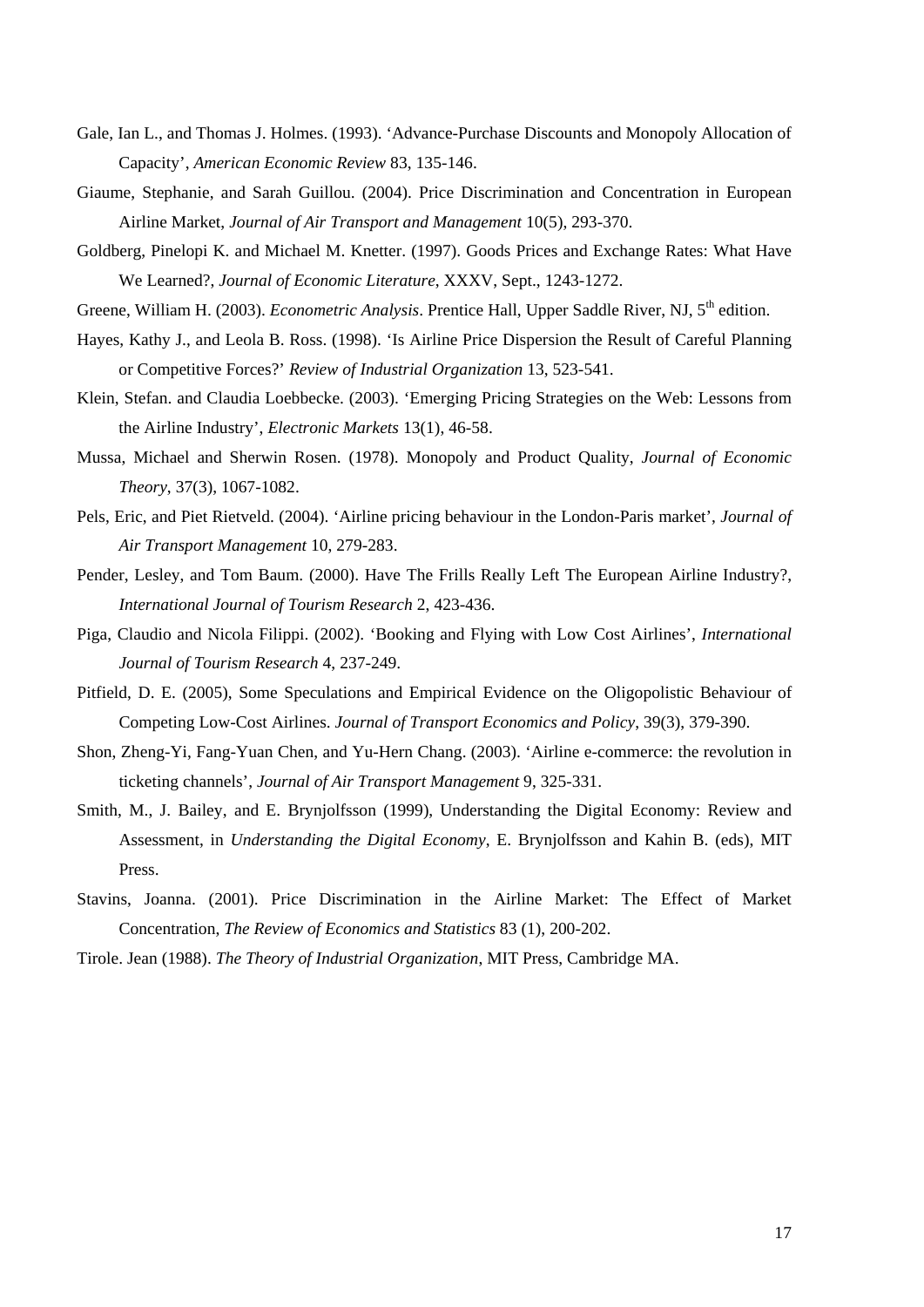

Figure 1 – The temporal profile of fares offered by Easyjet on a specific route<br>Easyjet - Edinburgh Amsterdam



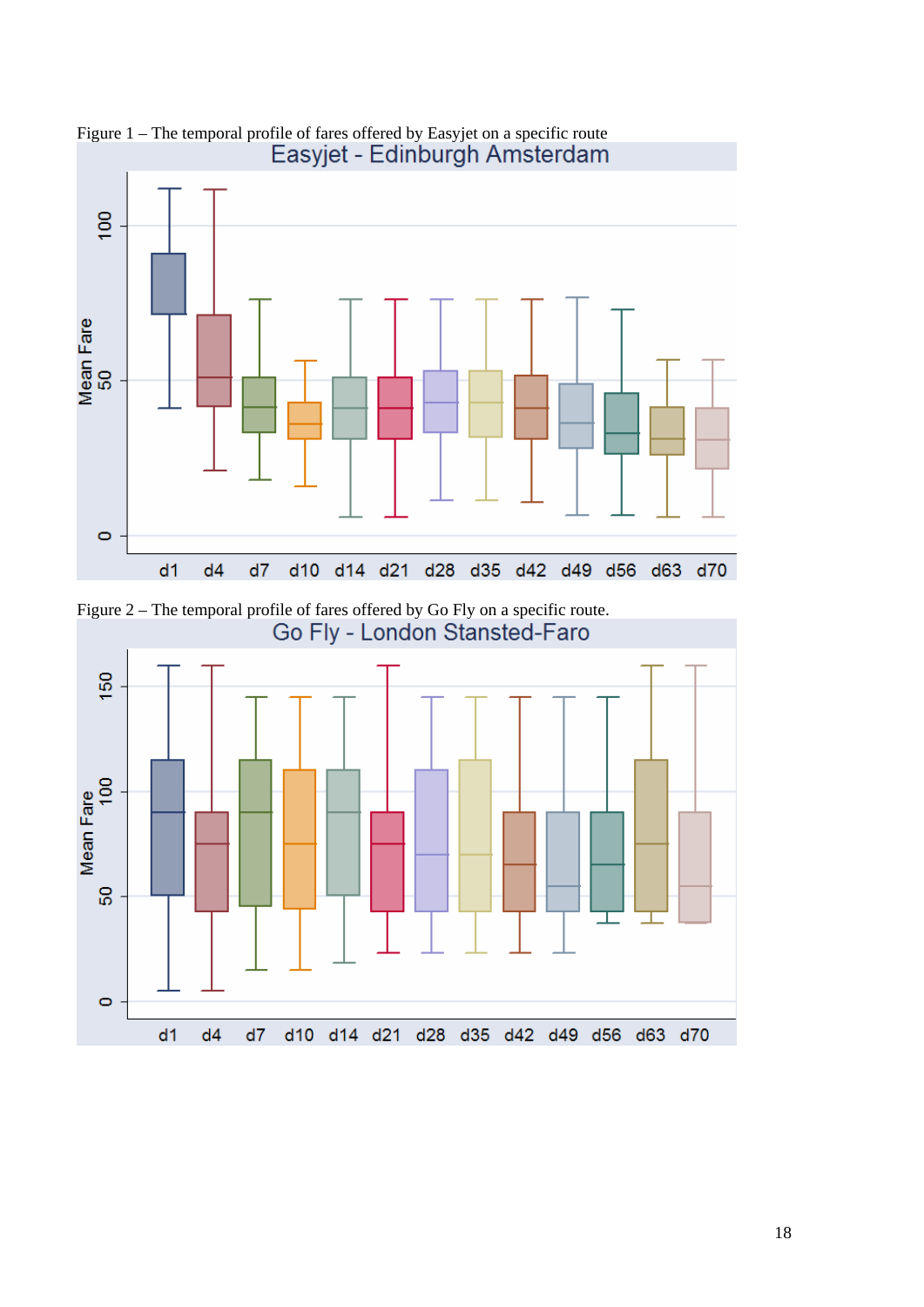





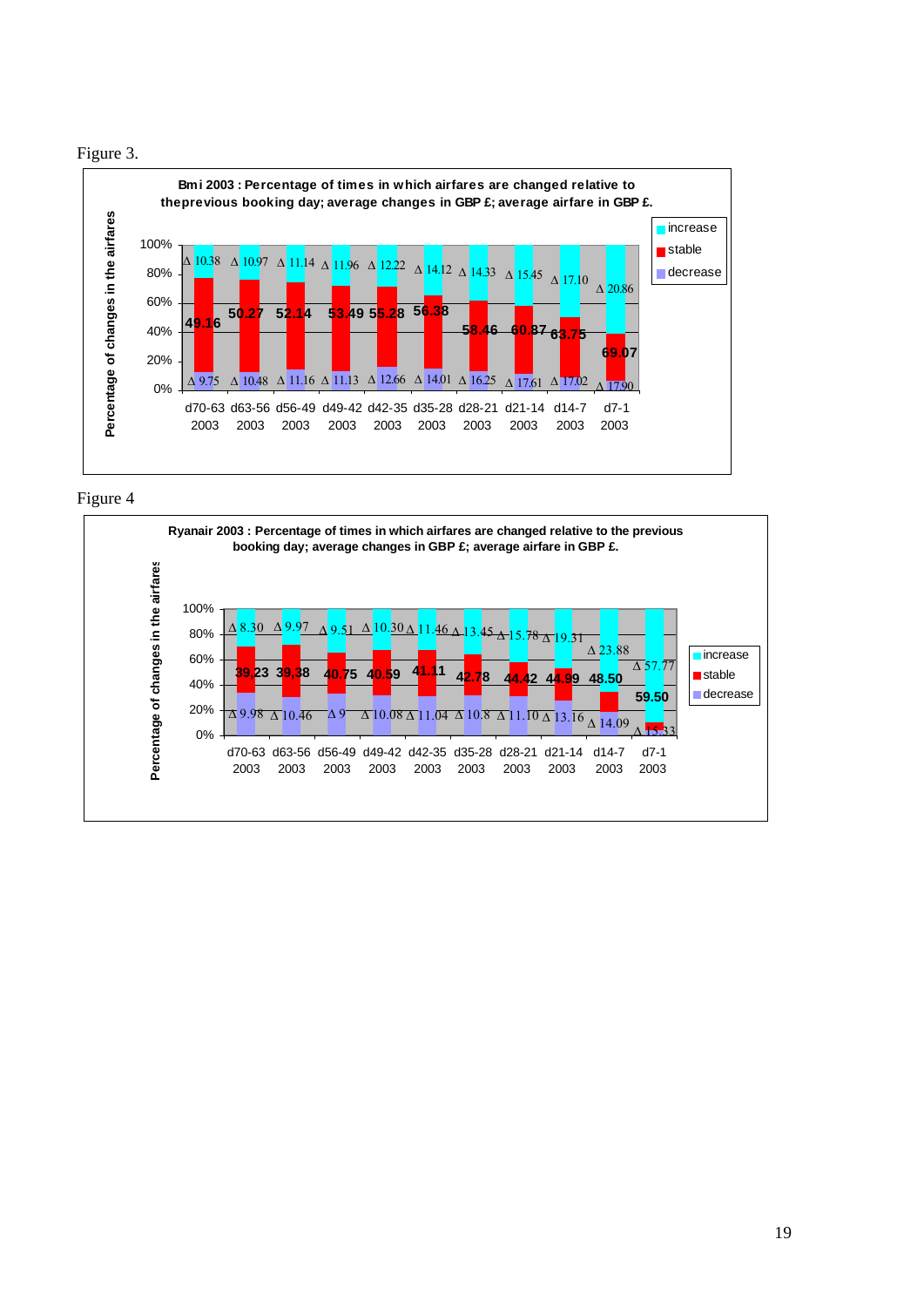

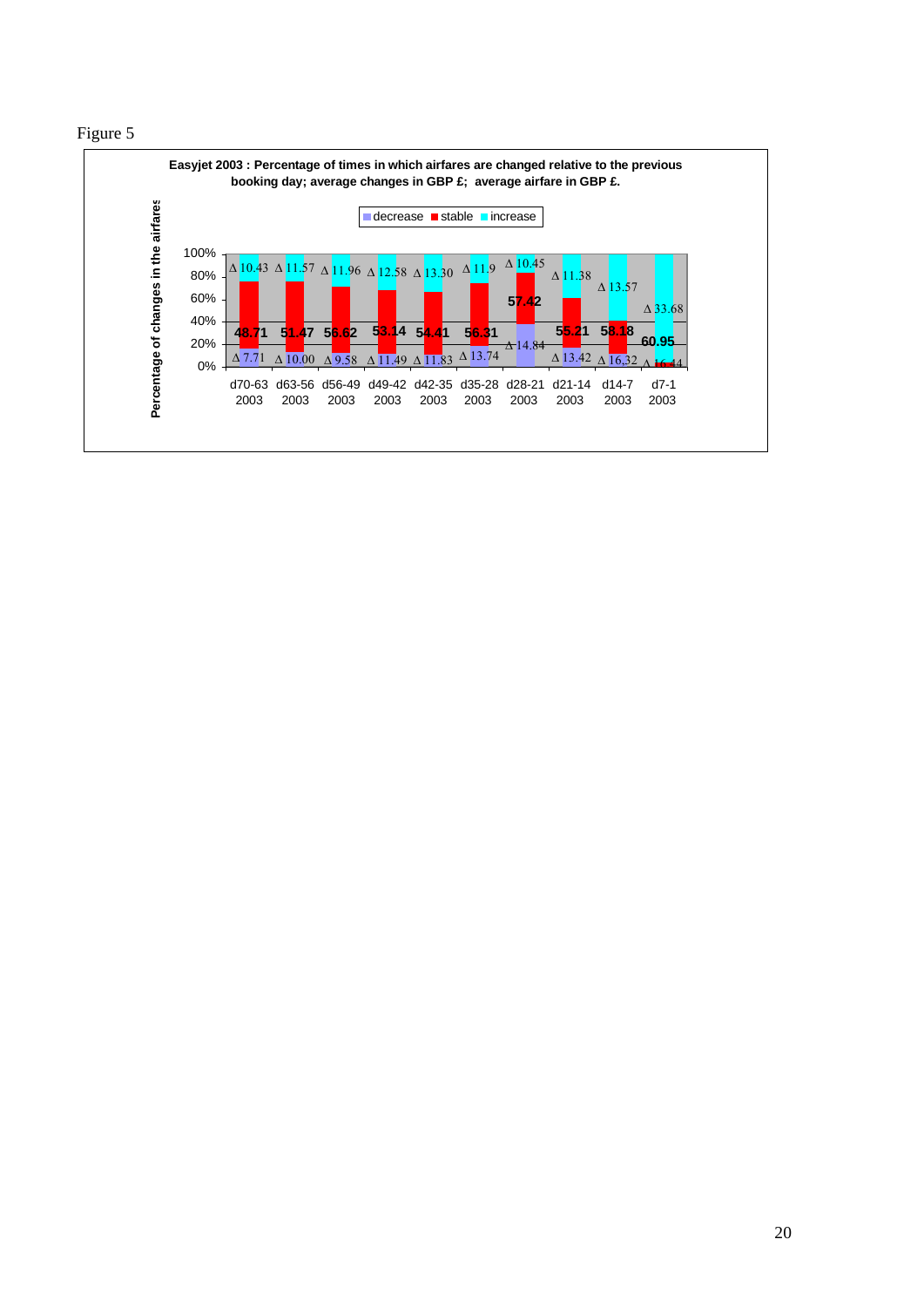





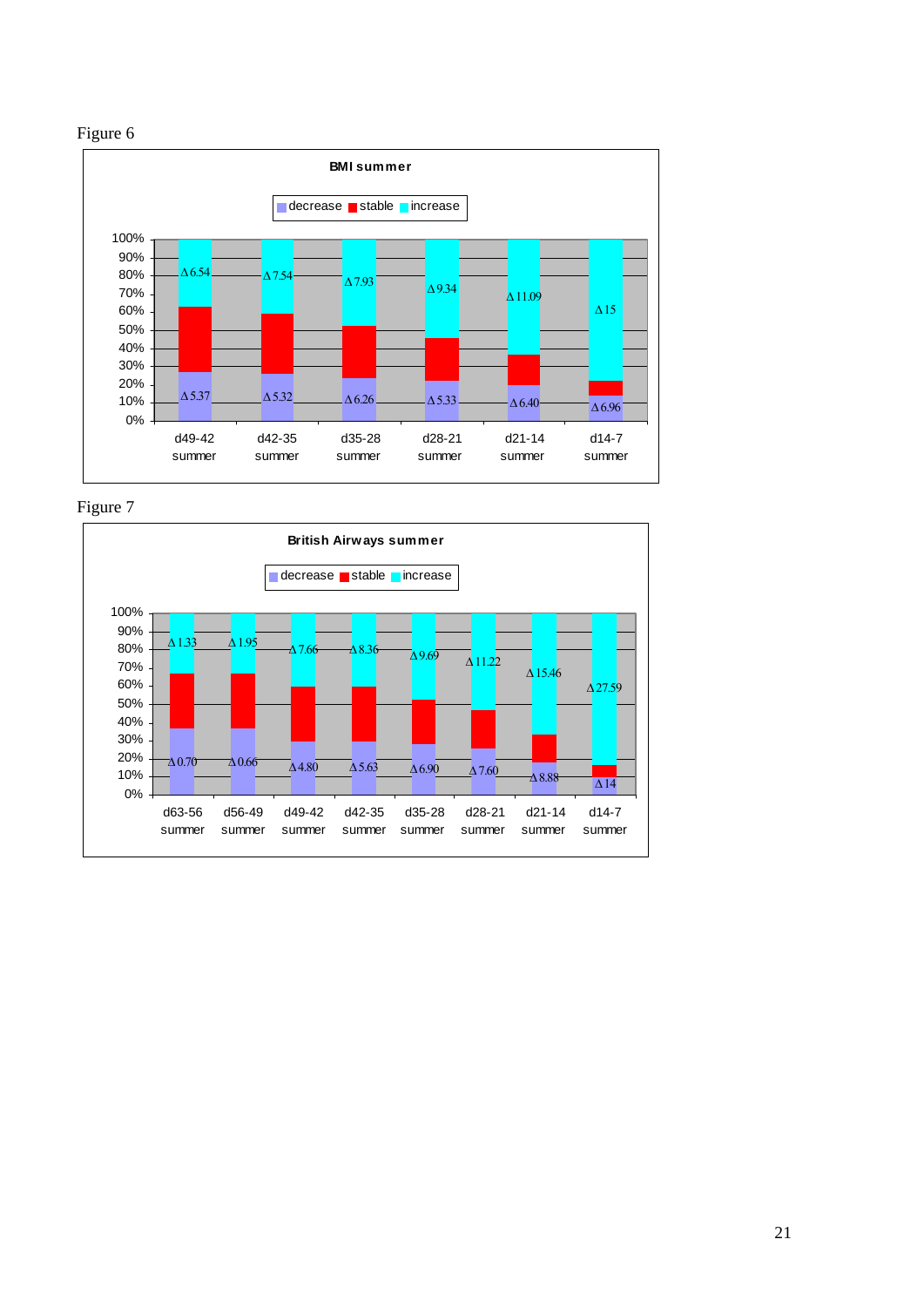| Routes<br>Routes<br>Routes<br>Routes<br>Comp.<br>Routes<br>Comp.<br>Routes<br>Comp.<br>Year_<br>CAA<br>CAA<br>CAA<br>Price<br>Price<br>Routes<br>Routes<br>Price<br>Routes<br>month<br>CAA<br>CAA<br>Sample<br>CAA<br>Sample<br>Sample<br>Sample<br>Sample<br>Sample<br>Sample<br>Sample<br>Sample<br>07<br>34<br>59<br>02<br>7<br>19<br>38<br>9<br>08<br>37<br>8<br>9<br>59<br>19<br>38<br>02<br>$\overline{7}$<br>9<br>09<br>37<br>59<br>28<br>40<br>02<br>$\overline{7}$<br>$\overline{10}$<br>37<br>59<br>28<br>41<br>10<br>02<br>11<br>37<br>8<br>29<br>41<br>02<br>60<br>9<br>12<br>8<br>37<br>61<br>79<br>02<br>60<br>20<br>9<br>01<br>61<br>61<br>03<br>49<br>80<br>20<br>26<br>35<br>10<br>$\overline{7}$<br>02<br>50<br>64<br>63<br>82<br>03<br>26<br>35<br>11<br>21<br>$\overline{7}$<br>03<br>30<br>12<br>50<br>66<br>84<br>03<br>37<br>64<br>22<br>$\overline{7}$<br>04<br>26<br>37<br>9<br>56<br>66<br>88<br>03<br>65<br>19<br>05<br>31<br>10<br>6<br>67<br>89<br>40<br>69<br>88<br>19<br>03<br>6<br>06<br>32<br>10<br>67<br>89<br>03<br>43<br>69<br>88<br>20<br>6<br>07<br>33<br>11<br>67<br>89<br>03<br>45<br>69<br>88<br>21<br>8<br>08<br>34<br>45<br>11<br>92<br>03<br>83<br>89<br>88<br>24<br>6<br>09<br>35<br>44<br>11<br>83<br>92<br>03<br>89<br>88<br>23<br>10<br>8<br>35<br>48<br>13<br>96<br>03<br>84<br>92<br>89<br>26<br>8<br>11<br>37<br>42<br>12<br>87<br>03<br>93<br>88<br>95<br>23<br>12<br>8<br>38<br>47<br>15<br>98<br>03<br>87<br>94<br>88<br>25<br>8<br>01<br>33<br>15<br>42<br>46<br>04<br>49<br>98<br>98<br>25<br>8<br>02<br>36<br>47<br>14<br>84<br>98<br>04<br>94<br>88<br>25<br>8<br>03<br>38<br>13<br>43<br>84<br>94<br>89<br>101<br>25<br>04<br>04<br>34<br>48<br>17<br>87<br>10<br>99<br>89<br>107<br>27<br>04<br>05<br>34<br>16<br>50<br>81<br>94<br>27<br>04<br>9<br>89<br>110 |
|----------------------------------------------------------------------------------------------------------------------------------------------------------------------------------------------------------------------------------------------------------------------------------------------------------------------------------------------------------------------------------------------------------------------------------------------------------------------------------------------------------------------------------------------------------------------------------------------------------------------------------------------------------------------------------------------------------------------------------------------------------------------------------------------------------------------------------------------------------------------------------------------------------------------------------------------------------------------------------------------------------------------------------------------------------------------------------------------------------------------------------------------------------------------------------------------------------------------------------------------------------------------------------------------------------------------------------------------------------------------------------------------------------------------------------------------------------------------------------------------------------------------------------------------------------------------------------------------------------------------------------------------------------------------------------------------------------------------------------------------------------------------------------------------------------------------------|
|                                                                                                                                                                                                                                                                                                                                                                                                                                                                                                                                                                                                                                                                                                                                                                                                                                                                                                                                                                                                                                                                                                                                                                                                                                                                                                                                                                                                                                                                                                                                                                                                                                                                                                                                                                                                                            |
|                                                                                                                                                                                                                                                                                                                                                                                                                                                                                                                                                                                                                                                                                                                                                                                                                                                                                                                                                                                                                                                                                                                                                                                                                                                                                                                                                                                                                                                                                                                                                                                                                                                                                                                                                                                                                            |
|                                                                                                                                                                                                                                                                                                                                                                                                                                                                                                                                                                                                                                                                                                                                                                                                                                                                                                                                                                                                                                                                                                                                                                                                                                                                                                                                                                                                                                                                                                                                                                                                                                                                                                                                                                                                                            |
|                                                                                                                                                                                                                                                                                                                                                                                                                                                                                                                                                                                                                                                                                                                                                                                                                                                                                                                                                                                                                                                                                                                                                                                                                                                                                                                                                                                                                                                                                                                                                                                                                                                                                                                                                                                                                            |
|                                                                                                                                                                                                                                                                                                                                                                                                                                                                                                                                                                                                                                                                                                                                                                                                                                                                                                                                                                                                                                                                                                                                                                                                                                                                                                                                                                                                                                                                                                                                                                                                                                                                                                                                                                                                                            |
|                                                                                                                                                                                                                                                                                                                                                                                                                                                                                                                                                                                                                                                                                                                                                                                                                                                                                                                                                                                                                                                                                                                                                                                                                                                                                                                                                                                                                                                                                                                                                                                                                                                                                                                                                                                                                            |
|                                                                                                                                                                                                                                                                                                                                                                                                                                                                                                                                                                                                                                                                                                                                                                                                                                                                                                                                                                                                                                                                                                                                                                                                                                                                                                                                                                                                                                                                                                                                                                                                                                                                                                                                                                                                                            |
|                                                                                                                                                                                                                                                                                                                                                                                                                                                                                                                                                                                                                                                                                                                                                                                                                                                                                                                                                                                                                                                                                                                                                                                                                                                                                                                                                                                                                                                                                                                                                                                                                                                                                                                                                                                                                            |
|                                                                                                                                                                                                                                                                                                                                                                                                                                                                                                                                                                                                                                                                                                                                                                                                                                                                                                                                                                                                                                                                                                                                                                                                                                                                                                                                                                                                                                                                                                                                                                                                                                                                                                                                                                                                                            |
|                                                                                                                                                                                                                                                                                                                                                                                                                                                                                                                                                                                                                                                                                                                                                                                                                                                                                                                                                                                                                                                                                                                                                                                                                                                                                                                                                                                                                                                                                                                                                                                                                                                                                                                                                                                                                            |
|                                                                                                                                                                                                                                                                                                                                                                                                                                                                                                                                                                                                                                                                                                                                                                                                                                                                                                                                                                                                                                                                                                                                                                                                                                                                                                                                                                                                                                                                                                                                                                                                                                                                                                                                                                                                                            |
|                                                                                                                                                                                                                                                                                                                                                                                                                                                                                                                                                                                                                                                                                                                                                                                                                                                                                                                                                                                                                                                                                                                                                                                                                                                                                                                                                                                                                                                                                                                                                                                                                                                                                                                                                                                                                            |
|                                                                                                                                                                                                                                                                                                                                                                                                                                                                                                                                                                                                                                                                                                                                                                                                                                                                                                                                                                                                                                                                                                                                                                                                                                                                                                                                                                                                                                                                                                                                                                                                                                                                                                                                                                                                                            |
|                                                                                                                                                                                                                                                                                                                                                                                                                                                                                                                                                                                                                                                                                                                                                                                                                                                                                                                                                                                                                                                                                                                                                                                                                                                                                                                                                                                                                                                                                                                                                                                                                                                                                                                                                                                                                            |
|                                                                                                                                                                                                                                                                                                                                                                                                                                                                                                                                                                                                                                                                                                                                                                                                                                                                                                                                                                                                                                                                                                                                                                                                                                                                                                                                                                                                                                                                                                                                                                                                                                                                                                                                                                                                                            |
|                                                                                                                                                                                                                                                                                                                                                                                                                                                                                                                                                                                                                                                                                                                                                                                                                                                                                                                                                                                                                                                                                                                                                                                                                                                                                                                                                                                                                                                                                                                                                                                                                                                                                                                                                                                                                            |
|                                                                                                                                                                                                                                                                                                                                                                                                                                                                                                                                                                                                                                                                                                                                                                                                                                                                                                                                                                                                                                                                                                                                                                                                                                                                                                                                                                                                                                                                                                                                                                                                                                                                                                                                                                                                                            |
|                                                                                                                                                                                                                                                                                                                                                                                                                                                                                                                                                                                                                                                                                                                                                                                                                                                                                                                                                                                                                                                                                                                                                                                                                                                                                                                                                                                                                                                                                                                                                                                                                                                                                                                                                                                                                            |
|                                                                                                                                                                                                                                                                                                                                                                                                                                                                                                                                                                                                                                                                                                                                                                                                                                                                                                                                                                                                                                                                                                                                                                                                                                                                                                                                                                                                                                                                                                                                                                                                                                                                                                                                                                                                                            |
|                                                                                                                                                                                                                                                                                                                                                                                                                                                                                                                                                                                                                                                                                                                                                                                                                                                                                                                                                                                                                                                                                                                                                                                                                                                                                                                                                                                                                                                                                                                                                                                                                                                                                                                                                                                                                            |
|                                                                                                                                                                                                                                                                                                                                                                                                                                                                                                                                                                                                                                                                                                                                                                                                                                                                                                                                                                                                                                                                                                                                                                                                                                                                                                                                                                                                                                                                                                                                                                                                                                                                                                                                                                                                                            |
|                                                                                                                                                                                                                                                                                                                                                                                                                                                                                                                                                                                                                                                                                                                                                                                                                                                                                                                                                                                                                                                                                                                                                                                                                                                                                                                                                                                                                                                                                                                                                                                                                                                                                                                                                                                                                            |
|                                                                                                                                                                                                                                                                                                                                                                                                                                                                                                                                                                                                                                                                                                                                                                                                                                                                                                                                                                                                                                                                                                                                                                                                                                                                                                                                                                                                                                                                                                                                                                                                                                                                                                                                                                                                                            |
|                                                                                                                                                                                                                                                                                                                                                                                                                                                                                                                                                                                                                                                                                                                                                                                                                                                                                                                                                                                                                                                                                                                                                                                                                                                                                                                                                                                                                                                                                                                                                                                                                                                                                                                                                                                                                            |
|                                                                                                                                                                                                                                                                                                                                                                                                                                                                                                                                                                                                                                                                                                                                                                                                                                                                                                                                                                                                                                                                                                                                                                                                                                                                                                                                                                                                                                                                                                                                                                                                                                                                                                                                                                                                                            |
|                                                                                                                                                                                                                                                                                                                                                                                                                                                                                                                                                                                                                                                                                                                                                                                                                                                                                                                                                                                                                                                                                                                                                                                                                                                                                                                                                                                                                                                                                                                                                                                                                                                                                                                                                                                                                            |
|                                                                                                                                                                                                                                                                                                                                                                                                                                                                                                                                                                                                                                                                                                                                                                                                                                                                                                                                                                                                                                                                                                                                                                                                                                                                                                                                                                                                                                                                                                                                                                                                                                                                                                                                                                                                                            |
| 9<br>06<br>34<br>55<br>18<br>96<br>04<br>84<br>114<br>29<br>88                                                                                                                                                                                                                                                                                                                                                                                                                                                                                                                                                                                                                                                                                                                                                                                                                                                                                                                                                                                                                                                                                                                                                                                                                                                                                                                                                                                                                                                                                                                                                                                                                                                                                                                                                             |
| <b>BUZZ</b><br><b>GOFLY</b><br><b>MYTRAVELLITE</b>                                                                                                                                                                                                                                                                                                                                                                                                                                                                                                                                                                                                                                                                                                                                                                                                                                                                                                                                                                                                                                                                                                                                                                                                                                                                                                                                                                                                                                                                                                                                                                                                                                                                                                                                                                         |
| 21<br>33<br>3<br>17<br>37<br>02 07<br>11                                                                                                                                                                                                                                                                                                                                                                                                                                                                                                                                                                                                                                                                                                                                                                                                                                                                                                                                                                                                                                                                                                                                                                                                                                                                                                                                                                                                                                                                                                                                                                                                                                                                                                                                                                                   |
| 5<br>33<br>17<br>11<br>02<br>08<br>21<br>37                                                                                                                                                                                                                                                                                                                                                                                                                                                                                                                                                                                                                                                                                                                                                                                                                                                                                                                                                                                                                                                                                                                                                                                                                                                                                                                                                                                                                                                                                                                                                                                                                                                                                                                                                                                |
| $\overline{5}$<br>09<br>21<br>33<br>02<br>30<br>35<br>9                                                                                                                                                                                                                                                                                                                                                                                                                                                                                                                                                                                                                                                                                                                                                                                                                                                                                                                                                                                                                                                                                                                                                                                                                                                                                                                                                                                                                                                                                                                                                                                                                                                                                                                                                                    |
| $\overline{5}$<br>10<br>21<br>32<br>30<br>02<br>39<br>11                                                                                                                                                                                                                                                                                                                                                                                                                                                                                                                                                                                                                                                                                                                                                                                                                                                                                                                                                                                                                                                                                                                                                                                                                                                                                                                                                                                                                                                                                                                                                                                                                                                                                                                                                                   |
| 11<br>20<br>20<br>32<br>02<br>0<br>38<br>11                                                                                                                                                                                                                                                                                                                                                                                                                                                                                                                                                                                                                                                                                                                                                                                                                                                                                                                                                                                                                                                                                                                                                                                                                                                                                                                                                                                                                                                                                                                                                                                                                                                                                                                                                                                |
| 12<br>22<br>22<br>32<br>02<br>0<br>38<br>11                                                                                                                                                                                                                                                                                                                                                                                                                                                                                                                                                                                                                                                                                                                                                                                                                                                                                                                                                                                                                                                                                                                                                                                                                                                                                                                                                                                                                                                                                                                                                                                                                                                                                                                                                                                |
| 1<br>03<br>01<br>22<br>22                                                                                                                                                                                                                                                                                                                                                                                                                                                                                                                                                                                                                                                                                                                                                                                                                                                                                                                                                                                                                                                                                                                                                                                                                                                                                                                                                                                                                                                                                                                                                                                                                                                                                                                                                                                                  |
| $03 - 02$<br>22<br>21<br>$\boldsymbol{0}$                                                                                                                                                                                                                                                                                                                                                                                                                                                                                                                                                                                                                                                                                                                                                                                                                                                                                                                                                                                                                                                                                                                                                                                                                                                                                                                                                                                                                                                                                                                                                                                                                                                                                                                                                                                  |
| 26<br>03_03<br>22<br>4                                                                                                                                                                                                                                                                                                                                                                                                                                                                                                                                                                                                                                                                                                                                                                                                                                                                                                                                                                                                                                                                                                                                                                                                                                                                                                                                                                                                                                                                                                                                                                                                                                                                                                                                                                                                     |
| 03<br>12<br>13<br>14                                                                                                                                                                                                                                                                                                                                                                                                                                                                                                                                                                                                                                                                                                                                                                                                                                                                                                                                                                                                                                                                                                                                                                                                                                                                                                                                                                                                                                                                                                                                                                                                                                                                                                                                                                                                       |
| $\frac{5}{5}$<br>01<br>13<br>04<br>14                                                                                                                                                                                                                                                                                                                                                                                                                                                                                                                                                                                                                                                                                                                                                                                                                                                                                                                                                                                                                                                                                                                                                                                                                                                                                                                                                                                                                                                                                                                                                                                                                                                                                                                                                                                      |
| 02<br>13<br>04<br>13                                                                                                                                                                                                                                                                                                                                                                                                                                                                                                                                                                                                                                                                                                                                                                                                                                                                                                                                                                                                                                                                                                                                                                                                                                                                                                                                                                                                                                                                                                                                                                                                                                                                                                                                                                                                       |
| $\overline{4}$<br>03<br>13<br>04<br>11                                                                                                                                                                                                                                                                                                                                                                                                                                                                                                                                                                                                                                                                                                                                                                                                                                                                                                                                                                                                                                                                                                                                                                                                                                                                                                                                                                                                                                                                                                                                                                                                                                                                                                                                                                                     |
| $\overline{4}$<br>04<br>13<br>04<br>11                                                                                                                                                                                                                                                                                                                                                                                                                                                                                                                                                                                                                                                                                                                                                                                                                                                                                                                                                                                                                                                                                                                                                                                                                                                                                                                                                                                                                                                                                                                                                                                                                                                                                                                                                                                     |
| 04_05<br>10<br>9                                                                                                                                                                                                                                                                                                                                                                                                                                                                                                                                                                                                                                                                                                                                                                                                                                                                                                                                                                                                                                                                                                                                                                                                                                                                                                                                                                                                                                                                                                                                                                                                                                                                                                                                                                                                           |
| $\frac{3}{3}$<br>9<br>04_06<br>9                                                                                                                                                                                                                                                                                                                                                                                                                                                                                                                                                                                                                                                                                                                                                                                                                                                                                                                                                                                                                                                                                                                                                                                                                                                                                                                                                                                                                                                                                                                                                                                                                                                                                                                                                                                           |

Table 1 – Number of routes by type of sample, airline and period.

Source: Price sample is retrieved from the airlines' web sites, Total routes and competitive routes are from the Civil Aviation Authority dataset.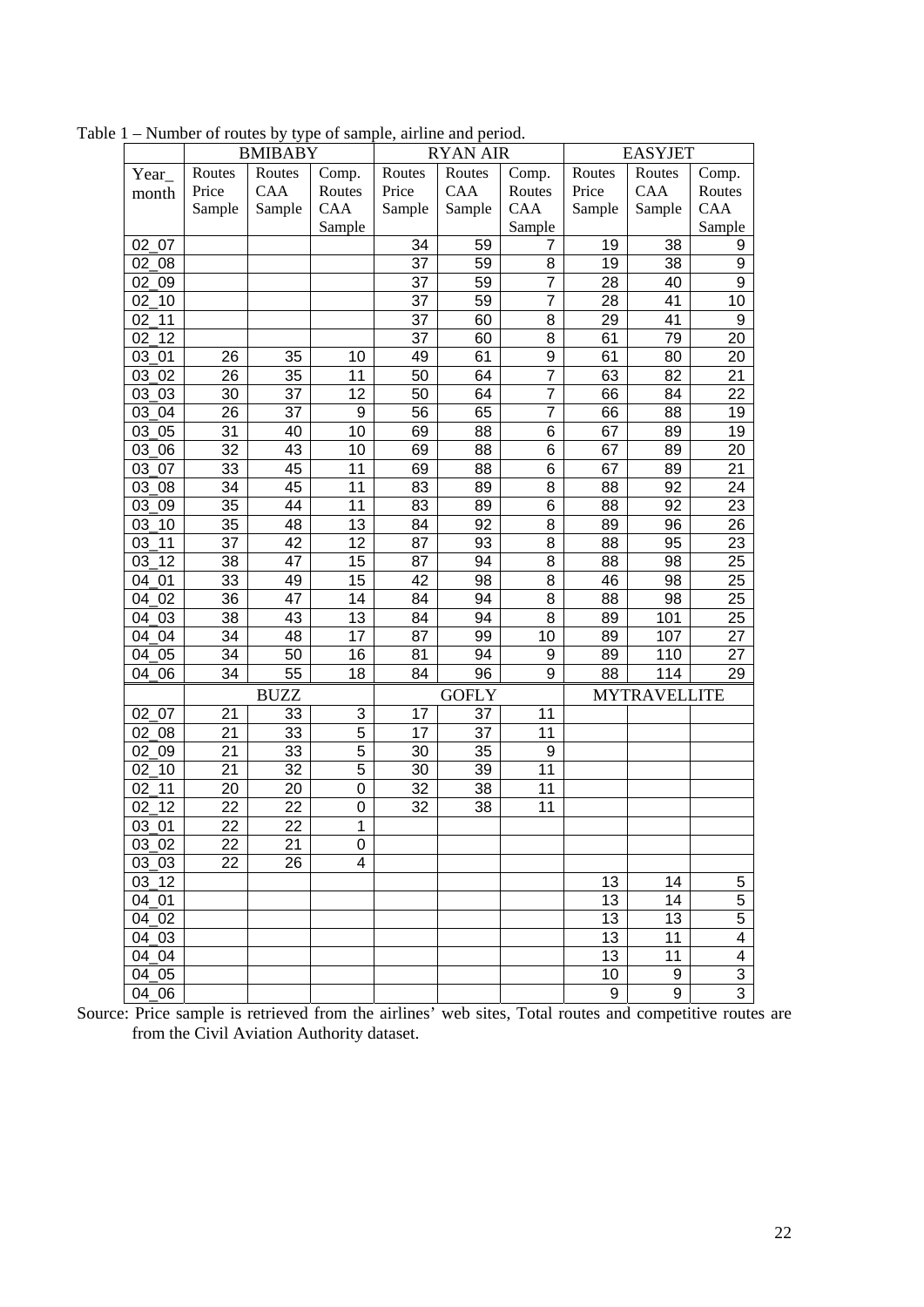|    | <b>BMI</b><br>Baby |      | Ryan   | O.   | Easy   |      | <b>Buzz</b> | $\circ$ | Go    |      | <b>MTL</b> |       |
|----|--------------------|------|--------|------|--------|------|-------------|---------|-------|------|------------|-------|
|    |                    |      | Air    |      | Jet    |      |             |         | Fly   |      |            |       |
|    | N                  | Fare | N      | Fare | N      | Fare | N           | Fare    | N     | Fare | N          | Fare  |
|    | 24659              | 68.5 | 233880 | 99.4 | 170810 | 91.0 | 6617        | 84.0    | 11708 | 88.5 | 2841       | 107.1 |
| 4  | 25073              | 65.3 | 245460 | 79.0 | 163589 | 72.9 | 5889        | 76.8    | 10804 | 71.8 | 2837       | 82.6  |
| 7  | 25919              | 60.2 | 245583 | 63.2 | 177324 | 62.9 | 6842        | 72.5    | 15816 | 62.6 | 2972       | 56.1  |
| 10 | 25802              | 58.4 | 240143 | 58.5 | 160884 | 56.7 | 6012        | 68.1    | 11106 | 67.3 | 2923       | 54.0  |
| 14 | 25725              | 56.7 | 238375 | 51.2 | 164496 | 59.3 | 6647        | 66.6    | 15345 | 58.9 | 2871       | 52.7  |
| 21 | 25292              | 54.5 | 225967 | 45.4 | 162229 | 55.7 | 6441        | 62.3    | 11464 | 64.6 | 2764       | 51.6  |
| 28 | 24729              | 54.2 | 226578 | 42.7 | 159942 | 57.5 | 6262        | 59.0    | 11041 | 62.4 | 2665       | 51.2  |
| 35 | 24171              | 53.0 | 227183 | 41.2 | 157437 | 56.2 | 5983        | 56.5    | 10561 | 59.9 | 2560       | 50.6  |
| 42 | 23498              | 47.6 | 210423 | 42.1 | 151369 | 53.1 | 5840        | 55.0    | 10049 | 57.9 | 2402       | 50.8  |
| 49 | 22852              | 49.8 | 210751 | 38.2 | 152408 | 51.0 | 5642        | 53.5    | 6197  | 70.5 | 2210       | 51.3  |
| 56 | 18742              | 49.8 | 200317 | 37.3 | 143147 | 50.3 | 5381        | 51.7    | 5812  | 69.5 | 1978       | 52.4  |
| 63 | 21563              | 48.2 | 197461 | 37.8 | 140777 | 49.6 | 5155        | 49.5    | 8856  | 52.7 | 1819       | 53.6  |
| 70 | 21299              | 45.8 | 197253 | 35.9 | 141639 | 47.7 | 4874        | 48.0    | 8315  | 50.6 | 1610       | 53.9  |

Table 2 – Mean fares by airline and booking days. Fares in British Sterling

Source: data retrieved from the airlines' web sites from June 2002 until June 2004.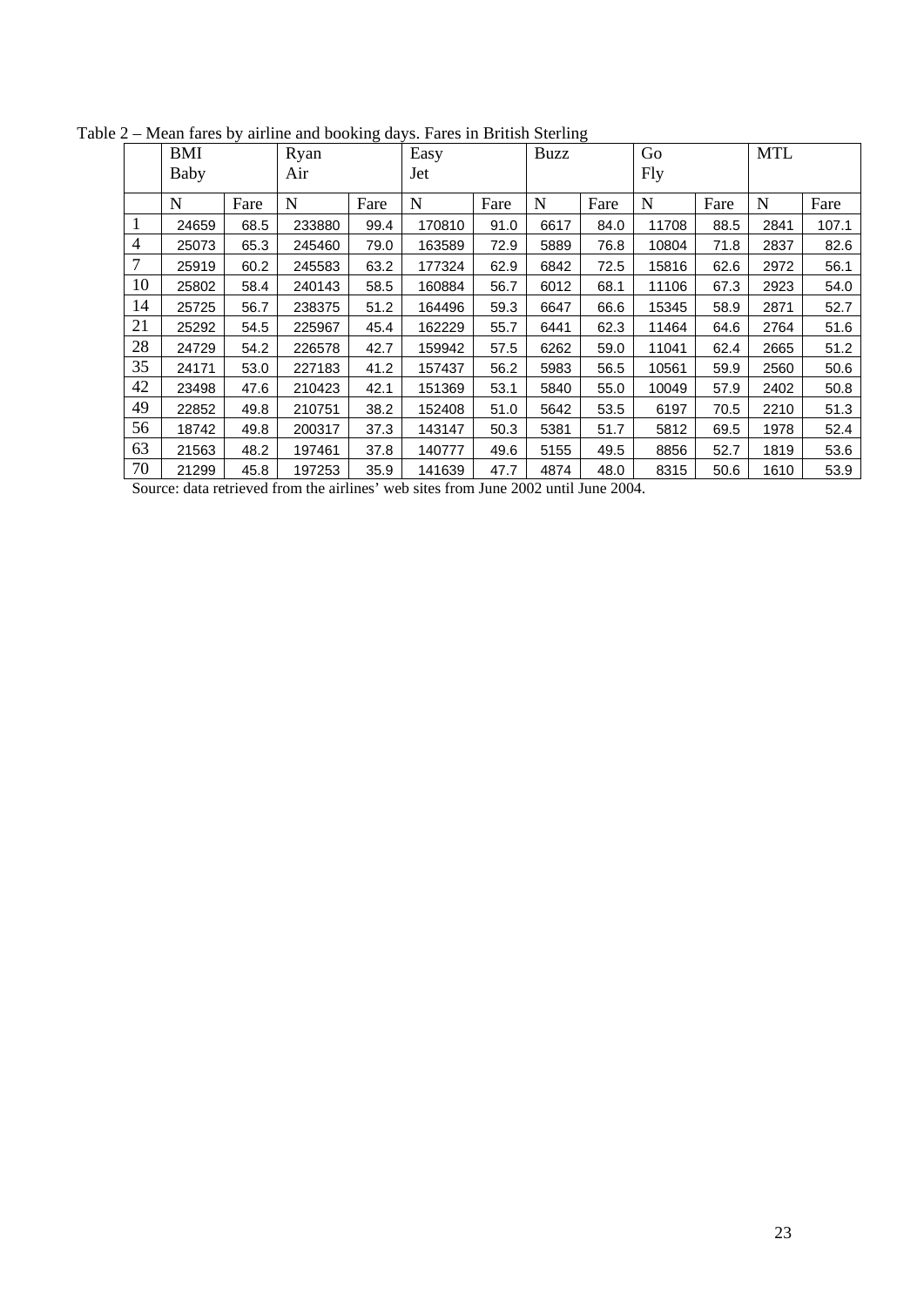| <b>Company</b>         | Mean | S.D. | N      |
|------------------------|------|------|--------|
| <b>Bmibaby</b>         | .44  | .185 | 29248  |
| Ryanair                | .65  | .198 | 268584 |
| Easjet                 | .56  | .191 | 181644 |
| Buzz                   | .50  | .233 | 6987   |
| GoFly                  | .39  | .283 | 12466  |
| <b>MyTravelLite</b>    | .62  | .215 | 3179   |
| Aer Lingus             | .57  | .278 | 8046   |
| Air Europa             | .54  | .260 | 296    |
| Air France             | .67  | .274 | 8061   |
| Alitalia               | .81  | .139 | 6448   |
| BMI                    | .78  | .268 | 33068  |
| <b>British Airways</b> | .77  | .264 | 35683  |
| Czech Airlines         | .80  | .204 | 547    |
| Finnair                | .87  | .192 | 1298   |
| Iberia                 | .72  | .302 | 4896   |
| KLM                    | .90  | .199 | 6624   |
| Lufthansa              | .76  | .241 | 18597  |
| MaerskAir              | .79  | .224 | 683    |
| Scandinavian Airlines  | .90  | .213 | 12033  |
| Swiss                  | .82  | .234 | 4228   |
| TapPortugal            | .75  | .240 | 126    |
| Volare                 | .85  | .188 | 270    |
| Total                  | .63  | .234 | 643012 |

Table 3. Percentage of times in which each company changes the airfare offered on its website (number of changes in prices, flight by flight, divided by total number of potential price changes)*.*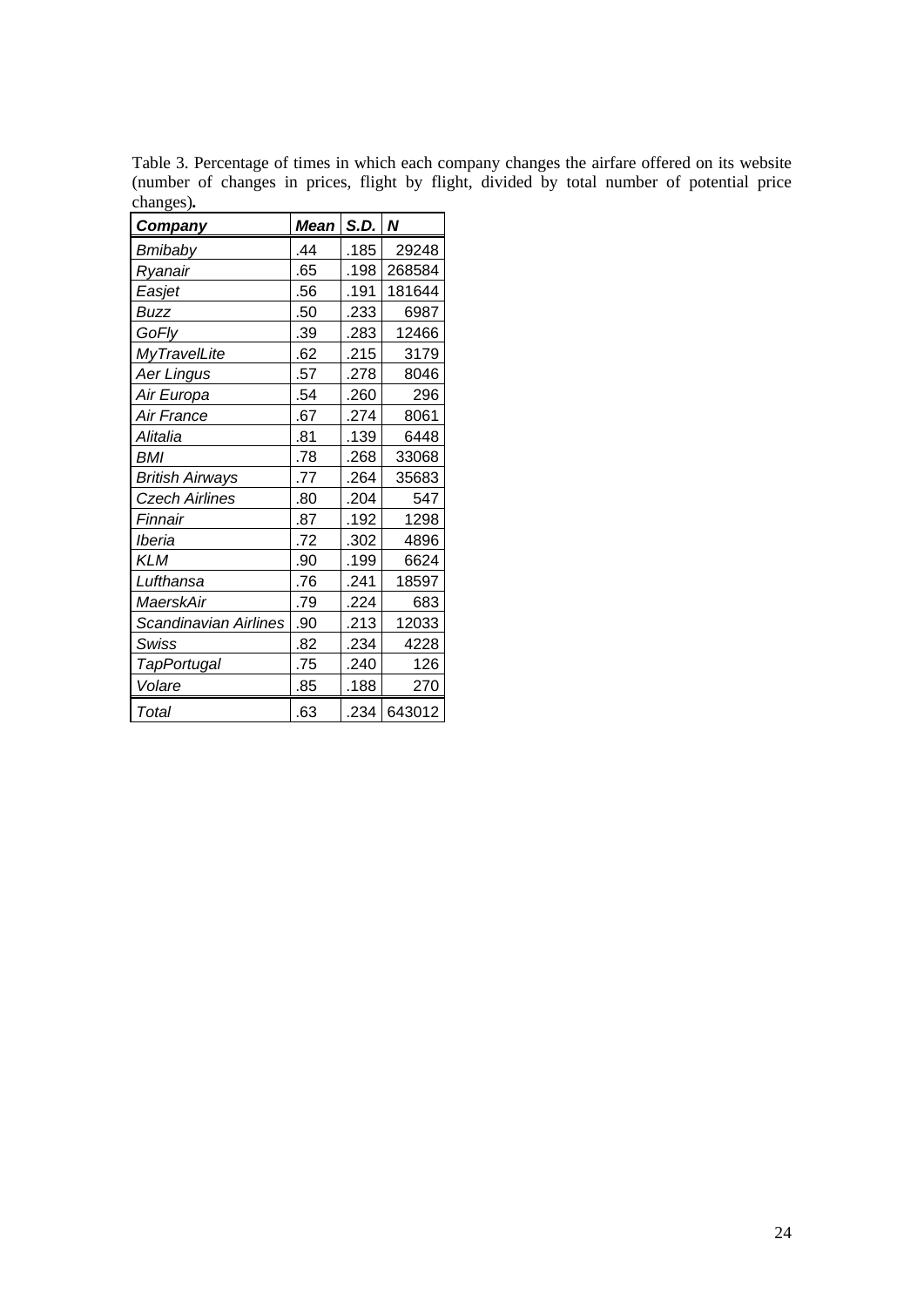|                                           |    | Mean |    |    |    |    |    |    |    |  |  |  |  |
|-------------------------------------------|----|------|----|----|----|----|----|----|----|--|--|--|--|
| Company                                   | 7  | 10   | 14 | 21 | 28 | 35 | 42 | 49 |    |  |  |  |  |
| Low-cost companies                        |    |      |    |    |    |    |    |    |    |  |  |  |  |
| <b>Bmibaby</b>                            | 37 | 28   | 28 | 26 | 30 | 32 | 32 | 32 | 31 |  |  |  |  |
| Ryanair                                   | 74 | 75   | 77 | 79 | 84 | 86 | 85 | 84 | 80 |  |  |  |  |
| Easyjet                                   | 57 | 61   | 59 | 59 | 52 | 52 | 53 | 55 | 56 |  |  |  |  |
| Buzz                                      | 20 | 19   | 18 | 16 | 24 | 25 | 22 | 21 | 21 |  |  |  |  |
| MyTravel                                  | 76 | 75   | 65 | 66 | 68 | 68 | 65 | 66 | 69 |  |  |  |  |
| GoFly                                     | 22 | 18   | 16 | 12 | 14 | 15 | 11 | 9  | 15 |  |  |  |  |
| <b>Traditional Full Service companies</b> |    |      |    |    |    |    |    |    |    |  |  |  |  |
| Aer Lingus                                | 30 | 25   | 23 | 20 | 19 | 17 | 17 | 17 | 20 |  |  |  |  |
| Air France                                | 16 | 13   | 12 | 15 | 10 | 9  | 10 | 9  | 11 |  |  |  |  |
| Alitalia                                  | 21 | 15   | 13 | 11 | 9  | 9  | 9  | 9  | 12 |  |  |  |  |
| BMI                                       | 17 | 17   | 16 | 16 | 17 | 17 | 18 | 18 | 18 |  |  |  |  |
| <b>BA</b>                                 | 11 | 12   | 13 | 14 | 15 | 14 | 14 | 14 | 14 |  |  |  |  |
| Finnair                                   | 17 | 13   | 11 | 11 | 9  | 9  | 8  | 7  | 10 |  |  |  |  |
| <i>Iberia</i>                             | 13 | 12   | 12 | 11 | 12 | 12 | 11 | 10 | 11 |  |  |  |  |
| <b>KLM</b>                                | 15 | 10   | 9  | 8  | 7  | 5  | 6  | 5  | 8  |  |  |  |  |
| Lufthansa                                 | 8  | 6    | 6  | 5  | 5  | 5  | 5  | 5  | 6  |  |  |  |  |
| Maersk Air                                | 28 | 28   | 21 | 20 | 20 | 23 | 28 | 27 | 23 |  |  |  |  |
| SAS                                       | 31 | 30   | 29 | 26 | 25 | 23 | 23 | 23 | 26 |  |  |  |  |
| Swiss                                     | 32 | 42   | 32 | 29 | 29 | 27 | 25 | 26 | 27 |  |  |  |  |

Table 4*. Percentage of times in which an airline offers the cheapest airfare.* 

These percentages are drawn from competitive markets in which 2 to 5 different companies, both LCA and traditional carriers, operate. Data for the LCC are for the period running from June 2002 to December 2003. Data for FSC are from April 2003 to December 2003.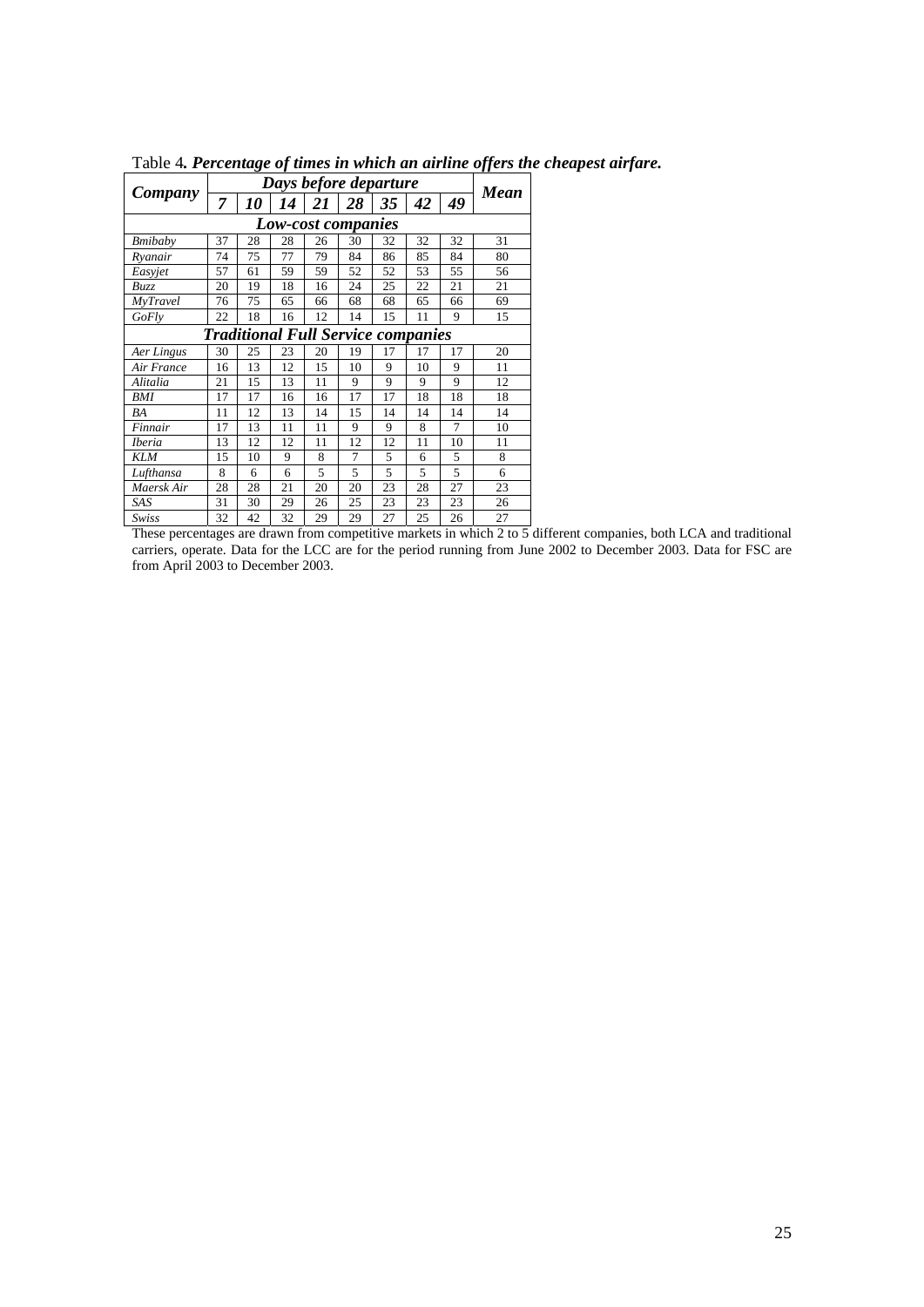|                                           | <b>Booking days before departure</b> | Mean |    |    |    |    |    |    |    |  |  |  |
|-------------------------------------------|--------------------------------------|------|----|----|----|----|----|----|----|--|--|--|
| Company                                   | 7                                    | 10   | 14 | 21 | 28 | 35 | 42 | 49 |    |  |  |  |
| Low-cost companies                        |                                      |      |    |    |    |    |    |    |    |  |  |  |
| Bmibaby                                   | 60                                   | 66   | 67 | 69 | 64 | 57 | 58 | 57 | 62 |  |  |  |
| Ryanair                                   | 13                                   | 11   | 9  | 7  | 5  | 4  | 4  | 3  | 7  |  |  |  |
| Easyjet                                   | 9                                    | 7    | 8  | 8  | 11 | 12 | 11 | 11 | 10 |  |  |  |
| Buzz                                      | 80                                   | 81   | 82 | 84 | 76 | 75 | 78 | 79 | 79 |  |  |  |
| MyTravel                                  | 22                                   | 25   | 30 | 19 | 17 | 18 | 21 | 16 | 21 |  |  |  |
| GoFly                                     | 70                                   | 76   | 79 | 83 | 81 | 80 | 85 | 87 | 80 |  |  |  |
| <b>Traditional Full Service companies</b> |                                      |      |    |    |    |    |    |    |    |  |  |  |
| Aer Lingus                                | 18                                   | 20   | 22 | 25 | 28 | 31 | 33 | 34 | 26 |  |  |  |
| Air France                                | 40                                   | 53   | 56 | 69 | 73 | 73 | 75 | 75 | 64 |  |  |  |
| Alitalia                                  | 20                                   | 22   | 23 | 14 | 13 | 15 | 13 | 13 | 17 |  |  |  |
| <b>BMI</b>                                | 22                                   | 22   | 21 | 21 | 20 | 15 | 18 | 21 | 20 |  |  |  |
| <b>BA</b>                                 | 47                                   | 43   | 38 | 40 | 41 | 41 | 42 | 42 | 42 |  |  |  |
| Finnair                                   | 35                                   | 33   | 54 | 59 | 63 | 63 | 64 | 64 | 54 |  |  |  |
| Iberia                                    | 41                                   | 71   | 73 | 72 | 75 | 74 | 77 | 74 | 70 |  |  |  |
| KI M                                      | 48                                   | 60   | 69 | 75 | 78 | 80 | 82 | 84 | 72 |  |  |  |
| Lufthansa                                 | 62                                   | 64   | 68 | 64 | 61 | 62 | 61 | 62 | 63 |  |  |  |
| Maersk Air                                | 53                                   | 62   | 57 | 65 | 59 | 54 | 53 | 52 | 57 |  |  |  |
| SAS                                       | 36                                   | 38   | 39 | 41 | 42 | 44 | 45 | 46 | 41 |  |  |  |
| Swiss                                     | 19                                   | 42   | 45 | 51 | 47 | 59 | 60 | 62 | 48 |  |  |  |

Table 5. *Percentage of times in which an airline offers the dearest airfare.* 

\* These percentages are drawn from those markets in which operate from 2 to 5 different companies, including both LCA and traditional carriers.

\*\* Data for the LCA are for the period running from June 2002 to December 2003. Data for traditional carriers are from April 2002 to December 2003.

\*\*\*Air Europa, TapPortugal and Volare are not included because of the low number of observations.